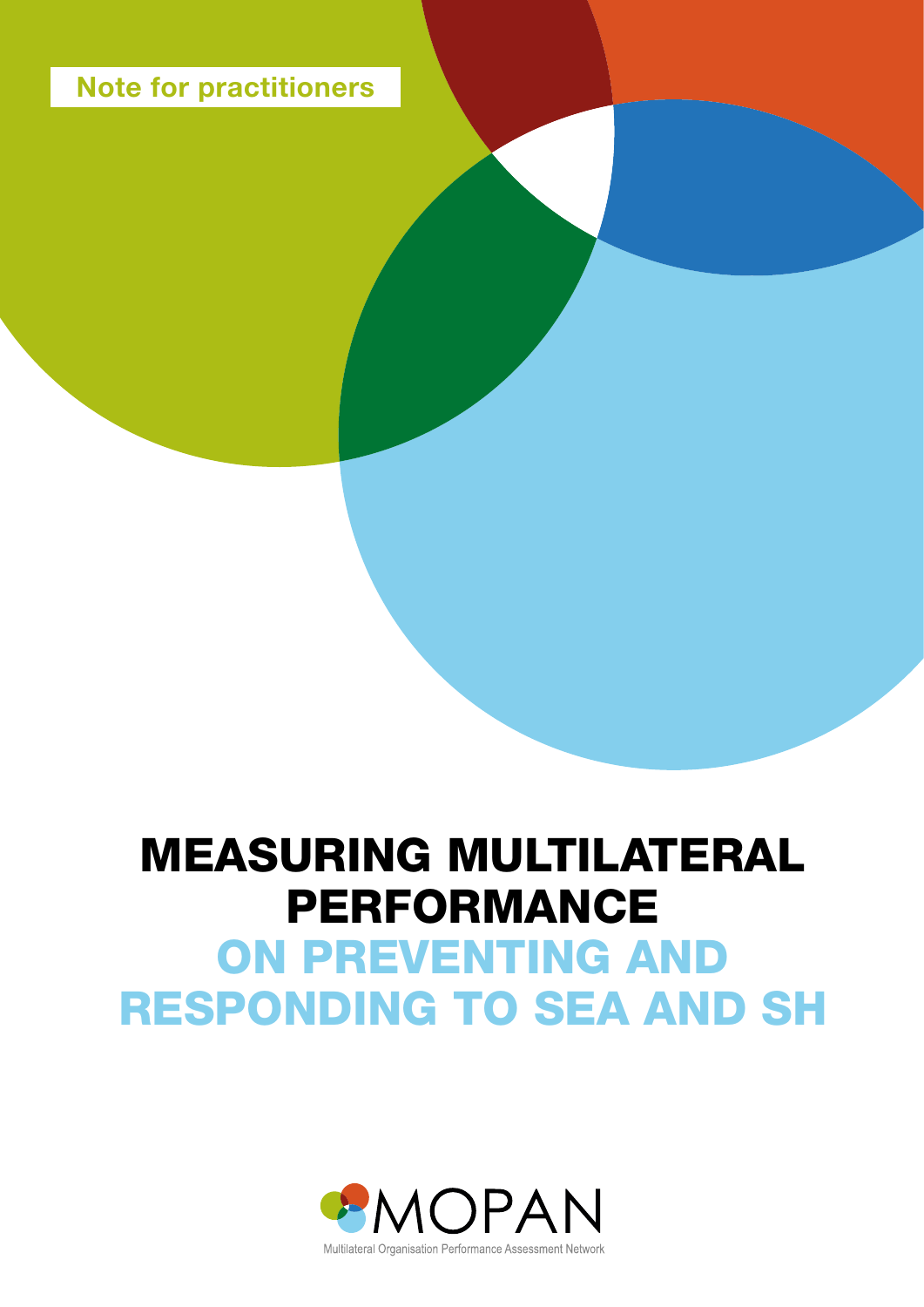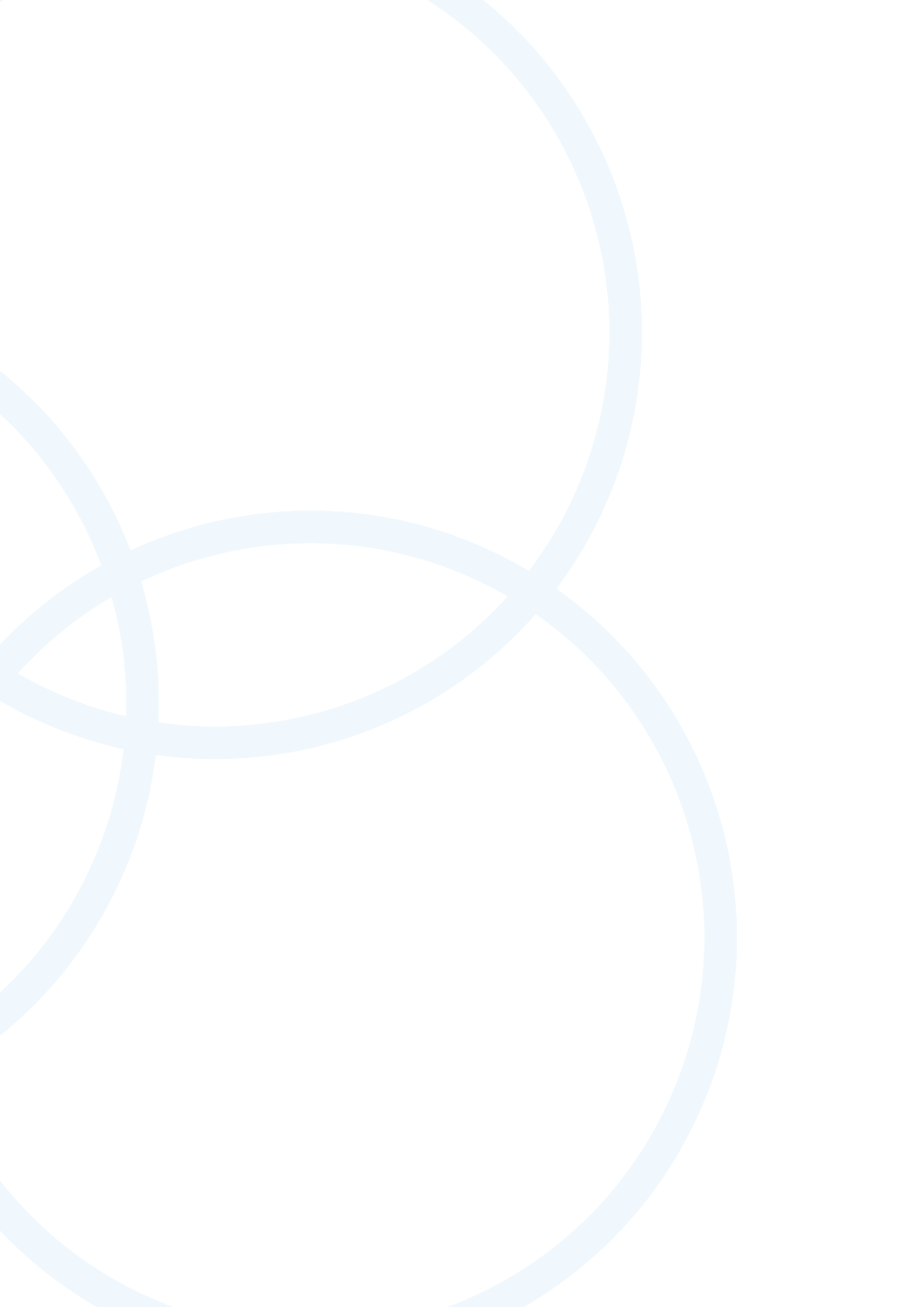### <span id="page-2-0"></span>MEASURING MULTILATERAL PERFORMANCE ON PREVENTING AND RESPONDING TO SEA AND SH

*This note is written for those seeking to understand how well Multilateral Organisations (MOs) are equipped and faring in preventing and addressing sexual exploitation and abuse (SEA) and sexual harassment (SH) and planning to design an assessment. This includes organisations who plan stocktaking exercises to identify and remedy significant gaps in their practices, preparedness or response to SEA and SH, and donors, bilateral aid agencies, and member states interested in monitoring the progress of organisations they fund in addressing and preventing SEA and SH effectively, and who may be developing due diligence standards to do so.*

*In this note, MOPAN presents the 16 indicators related to SEA and SH that we currently use to measure multilateral performance and results. For those seeking greater depth in addressing and preventing SEA and SH abuses, we also present a toolkit of 24 more granular measures on assessing SEA and SH and guidance on how to do so.*

*We invite the international community to take this as a starting point and continue to shape these measures on the basis of experience. We also invite you to share your experience using these indicators or to offer suggestions for improving them by contacting us at [secretariat@mopanonline.org](mailto:secretariat@mopanonline.org) or [www.mopanonline.org](http://www.mopanonline.org) - @MOPAN.*

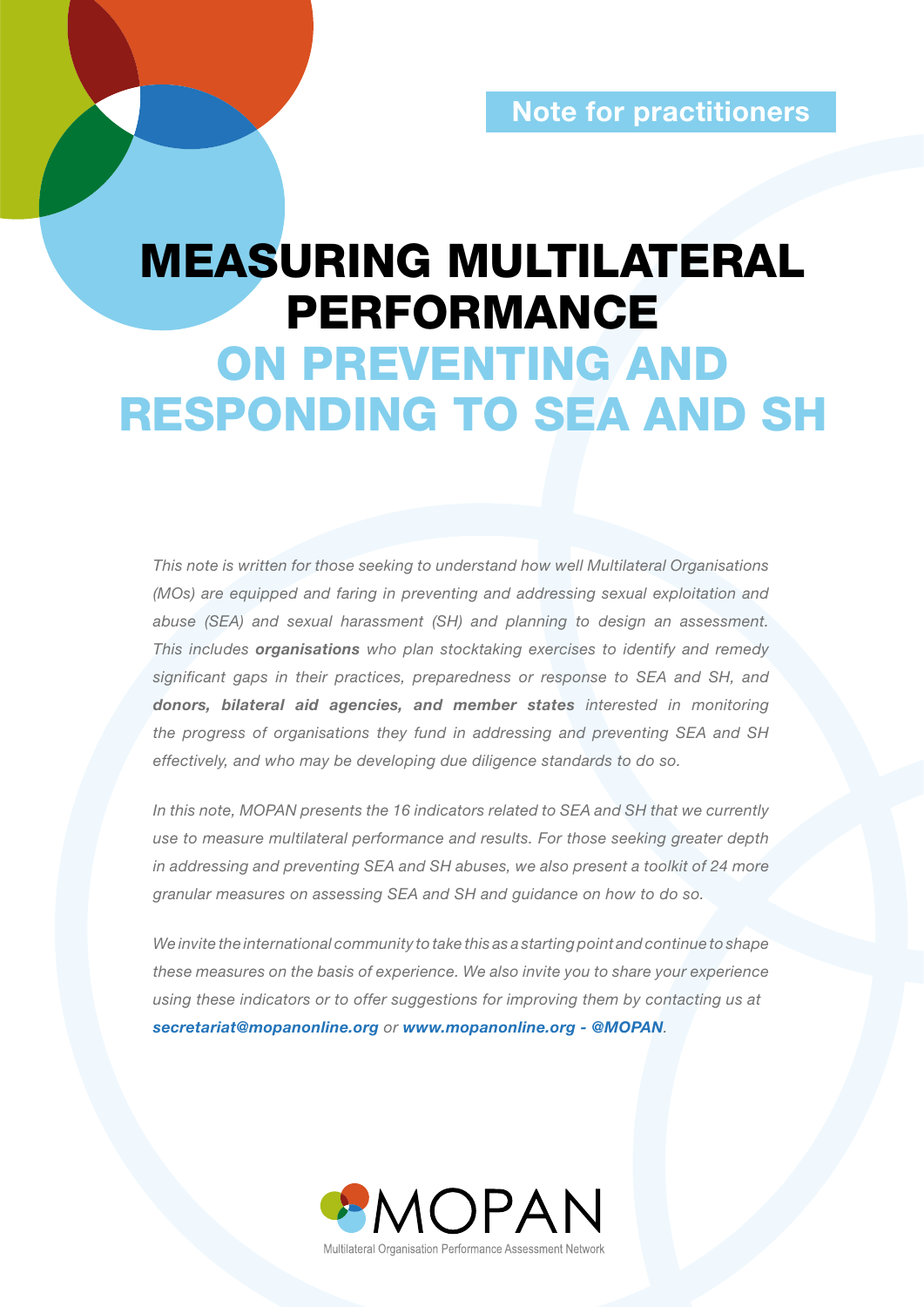### Acknowledgements

<span id="page-3-0"></span>This Note for Practitioners was researched and written by Jolanda Profos under the strategic guidance of Suzanne Steensen, Head of MOPAN Secretariat. MOPAN would like to thank all those who contributed to the internal 2019 case study: *How to assess the performance of Multilateral Organisations in preventing and responding to sexual exploitation, abuse and sexual harassment,* which allowed us to define the MOPAN indicators, and constituted an important basis for this Note. That study was drafted by Judith Friedman, with oversight and contributions from Jolanda Profos, and support from Lisa Thorley and Kate Alliott from IOD PARC. We would like to thank managers and staff from UNHCR, WFP, WHO, and the World Bank, who shared a wealth of information through interviews and documents. We would also like to thank the experts who formed part of a Critical Review Group or were consulted in other ways in the 2019 research and validation exercise for the indicators. Without their participation and input, this work could not have been successfully conducted.<sup>1</sup>

- *IASC Secretariat:* Wendy Cue, Senior Co-ordinator, Protection from Sexual Exploitation, Abuse and Harassment;
- *Office of the Special Co-ordinator on improving UN response to sexual exploitation and abuse:* Lynne Goldberg, Senior Political Affairs Officer; and Eric Cottenoir, Military Expert;
- *UN Victims' Rights Advocate,* Jane Connors;
- *UN Office of Human Resources:* Eric Rouleau, Appeals and Accountability Section Administrative Law Division, Office of Human Resources, Department of Management Strategy, Policy and Compliance;
- *UN Women:* Purna Sen, Executive Co-ordinator and Spokesperson on Addressing Sexual Harassment and other forms of Discrimination;
- *UNHCR*: Diane Goodman, Senior Co-ordinator on sexual exploitation, abuse and harassment; Mélanie Senelle, Co-ordinator on Prevention and Response to SEAH; Blanche Tax, Senior Policy Advisor;
- *UNICEF*: Meritxell Relaño, Deputy Director, Office of Emergency Programmes; Isabella Castrogiovanni, Senior Co-ordinator on PSEA and workplace abuse, Office of the Executive Director;
- *World Food Programme*: Jacqueline Paul, Senior Gender Advisor, and Natalia Macdonald, Senior Advisor PSEA;
- *World Health Organization:* Andreas Mlitzke, Director, Office of Compliance, Risk Management and Ethics;
- *World Bank:* Chiyo Kanda, Manager, Strategy, Risks and Results; Jodi T. Glasow, Chief Counsel, Ethics and Business Conduct; Caren Grown, Senior Director, Gender Philip G. Caine, Senior Investigator, Ethics and Business Conduct; Diana Arango, Senior Gender Specialist, Gender; and Frank Wissing Madsen, Senior Monitoring and Evaluation Specialist, Strategy, Risks and Results;
- *OECD:* Ingrid Barnsley, Head, Human Resource Management, with Victoria Tejedor Romero; Lisa Williams, Team Lead, and Mollie Cretsinger, Junior Policy Analyst, Gender Equality and Women's Empowerment Team Lead, Development Co-operation Directorate;
- *The Netherlands*: Paul Schilder, Policy Officer, Ministry of Foreign Affairs;
- *United Kingdom*: Peter Taylor, Head; Mary Thompson, Senior Social Development Adviser; and Natalie Versteeg, Multilateral Lead, Safeguarding Unit, DfID;
- *Sweden:* Eva Johansson, Lead policy advisor for gender equality, SIDA, and Co-Chair, OECD-DAC Gendernet;
- *DAC Reference Group on PSEA/SH*: 2019 Co-Chairs Christina Stummer (Austria), Ciara Begley (Ireland); with Shane Keenan, Policy Lead - Gender Equality, Department of Foreign Affairs and Trade, Ireland;
- Miranda Brown, Independent humanitarian and development consultant / Safequarding consultant;
- Rosa Freedman, Professor of law, conflict, and global development, University of Reading;
- Lucy Heaven Taylor, Independent humanitarian and development consultant / Safeguarding consultant.

Deborah Glassman assisted in developing and editing the Note, along with Cara Yakush (MOPAN). Emna Ben Khedher (MOPAN) provided research and assistance, and Pascal Betmalle provided the graphic design and layout.

<sup>1</sup> Contributing experts are identified by the titles they held in 2019 at the time they were consulted.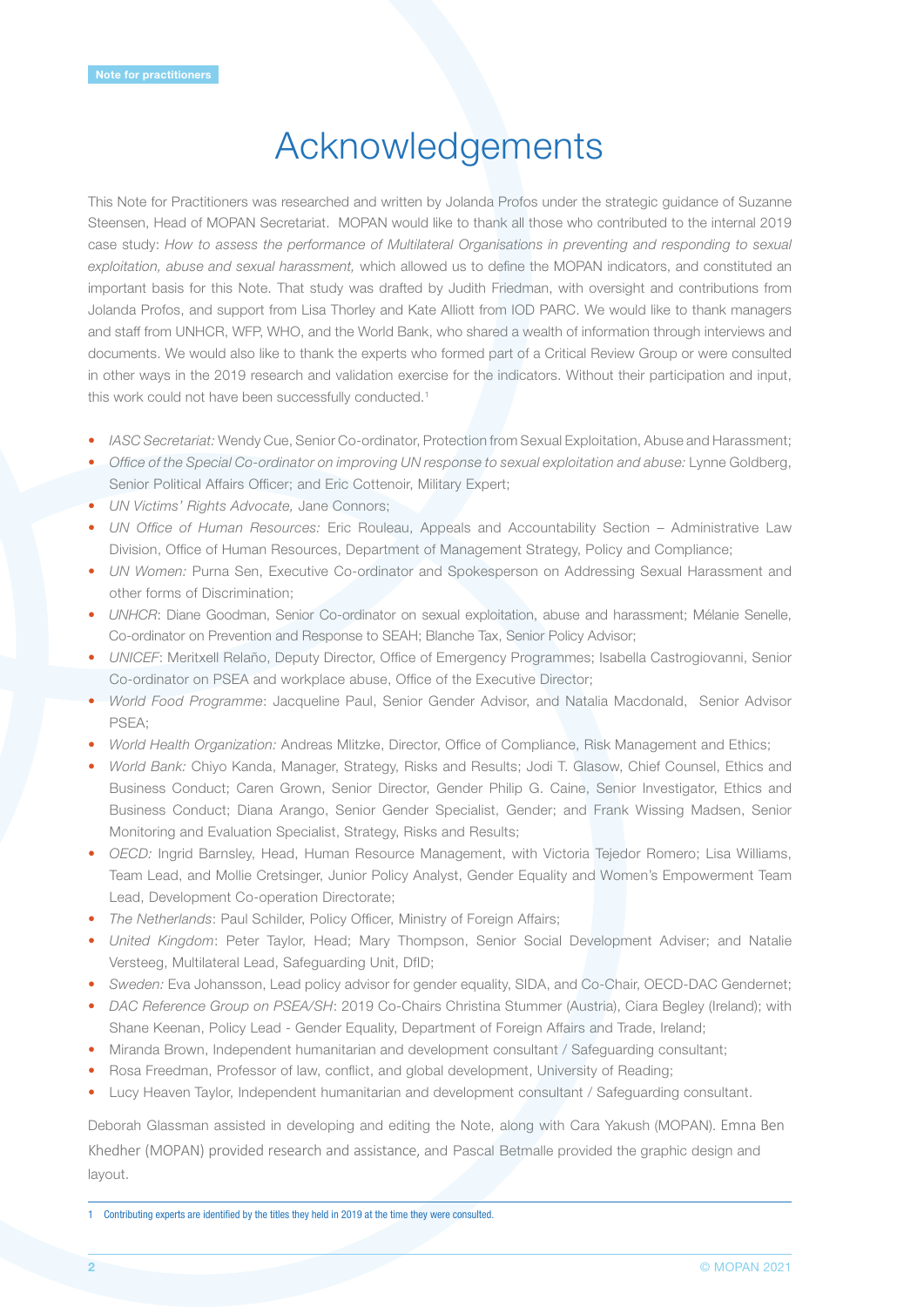### Table of Contents

|              | <b>Preface</b>                                                                                     | 1.              |
|--------------|----------------------------------------------------------------------------------------------------|-----------------|
|              | <b>Acknowledgements</b>                                                                            | $\overline{2}$  |
|              | <b>Acronyms</b>                                                                                    | 4               |
|              | <b>Introduction</b>                                                                                | 5               |
| ı.           | <b>Evolving SEA and SEAH norms in multilateral organisations</b>                                   | 6               |
|              | Do these norms apply to all organisations?                                                         | $\overline{7}$  |
|              | Do tools exist to monitor and report on progress?                                                  | 8               |
| н. -         | How does MOPAN measure progress on SEA and SH?                                                     | 10              |
|              | Three levels: Policy, application & results                                                        | 10              |
|              | What is the added value of the MOPAN SEA/SH indicators?                                            | 12              |
|              | The four areas of SEA and SH indicators                                                            | 12              |
| Ш.           | What are we asking of organisations? What do we expect?                                            | 14              |
|              | Policy, management and leadership                                                                  | 14              |
|              | Prevention                                                                                         | 14              |
|              | Reporting & complaints                                                                             | 15              |
|              | Response, accountability & transparency                                                            | 16              |
| IV.          | <b>MOPAN+ Toolkit on SEA/SH</b>                                                                    | 18              |
|              | Prevention of, and response to Sexual exploitation and abuse                                       | 18              |
|              | Prevention of, and response to Sexual harassment                                                   | 23              |
|              | Indicators applicable to both SEA and SH                                                           | 27              |
| <b>Boxes</b> |                                                                                                    |                 |
|              | Box 1. The DAC Pillars of response and prevention                                                  | 8               |
|              | Box 2. MOPAN Indicators 4.7 and 4.8: Prevention of, and response to sexual exploitation and abuse, |                 |
|              | and to sexual harassment                                                                           | 11              |
|              | <b>Figures</b>                                                                                     |                 |
|              | Figure 1. SEA/SH Results Pyramid                                                                   | 10 <sup>°</sup> |
|              | Figure 2. Four dimensions of indicators and their alignment with the six Pillars                   |                 |
|              | of the DAC Recommendation                                                                          | 13              |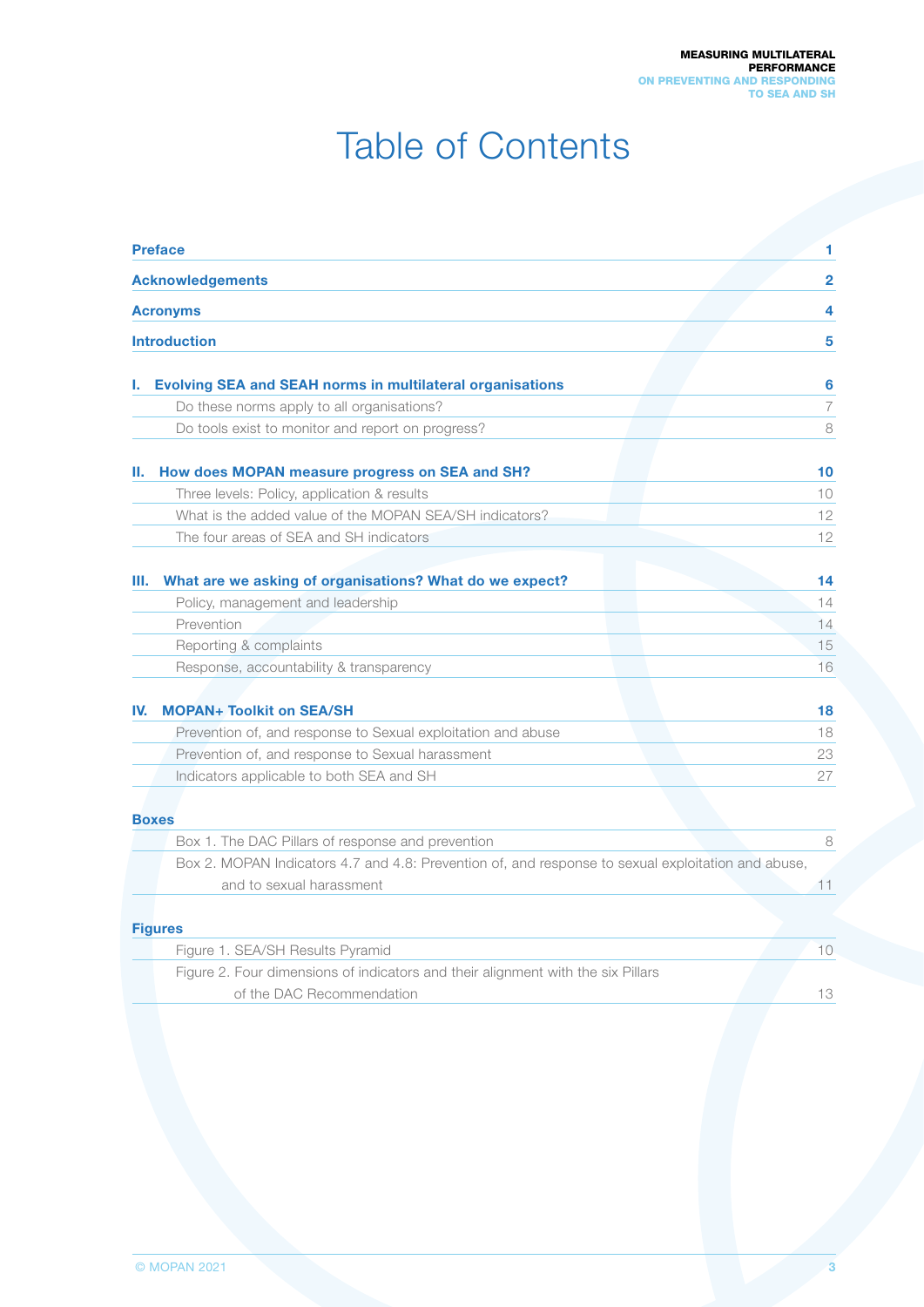# Acronyms

<span id="page-5-0"></span>

| <b>CBCM</b>     | Community-based complaints mechanisms                                          |
|-----------------|--------------------------------------------------------------------------------|
| <b>CEB</b>      | Chief Executives Board for Co-ordination                                       |
| <b>CHS</b>      | Core Humanitarian Standard on Quality and Accountability                       |
| <b>DAC</b>      | Development Assistance Committee                                               |
| <b>GA</b>       | General Assembly                                                               |
| <b>GBV</b>      | Gender-based violence                                                          |
| <b>IASC</b>     | Inter-Agency Standing Committee                                                |
| IFI             | International Financial Institution                                            |
| <b>IOM</b>      | International Organization for Migration                                       |
| IP              | Implementing partner                                                           |
| <b>KPI</b>      | Key performance indicator                                                      |
| <b>MDB</b>      | Multilateral Development Banks                                                 |
| M&E             | Monitoring and Evaluation                                                      |
| <b>MO</b>       | Multilateral organisation                                                      |
| <b>MOPAN</b>    | Multilateral Organisation Performance Assessment Network                       |
| <b>MOS</b>      | Minimum Operating Standards                                                    |
| <b>NGO</b>      | Non-governmental organisation                                                  |
| <b>OECD</b>     | The Organisation for Economic Co-operation and Development                     |
| <b>PSEA</b>     | Protection from sexual exploitation and abuse                                  |
| <b>SEA</b>      | Sexual exploitation and abuse                                                  |
| SG              | Secretary-General                                                              |
| SH              | Sexual harassment                                                              |
| <b>SOP</b>      | Standard operating procedure                                                   |
| <b>UN</b>       | <b>United Nations</b>                                                          |
| <b>UNDP</b>     | United Nations Development Programme                                           |
| <b>UNFPA</b>    | United Nations Populations Fund                                                |
| <b>UNHCR</b>    | United Nations High Commissioner for Refugees                                  |
| <b>UNICEF</b>   | United Nations International Children's Emergency Fund                         |
| <b>UNRWA</b>    | United Nations Relief and Works Agency for Palestine Refugees in the Near East |
| <b>UN-Women</b> | The United Nations Entity for Gender Equality and the Empowerment of Women     |
| WFP             | World Food Programme                                                           |
| WHO             | World Health Organisation                                                      |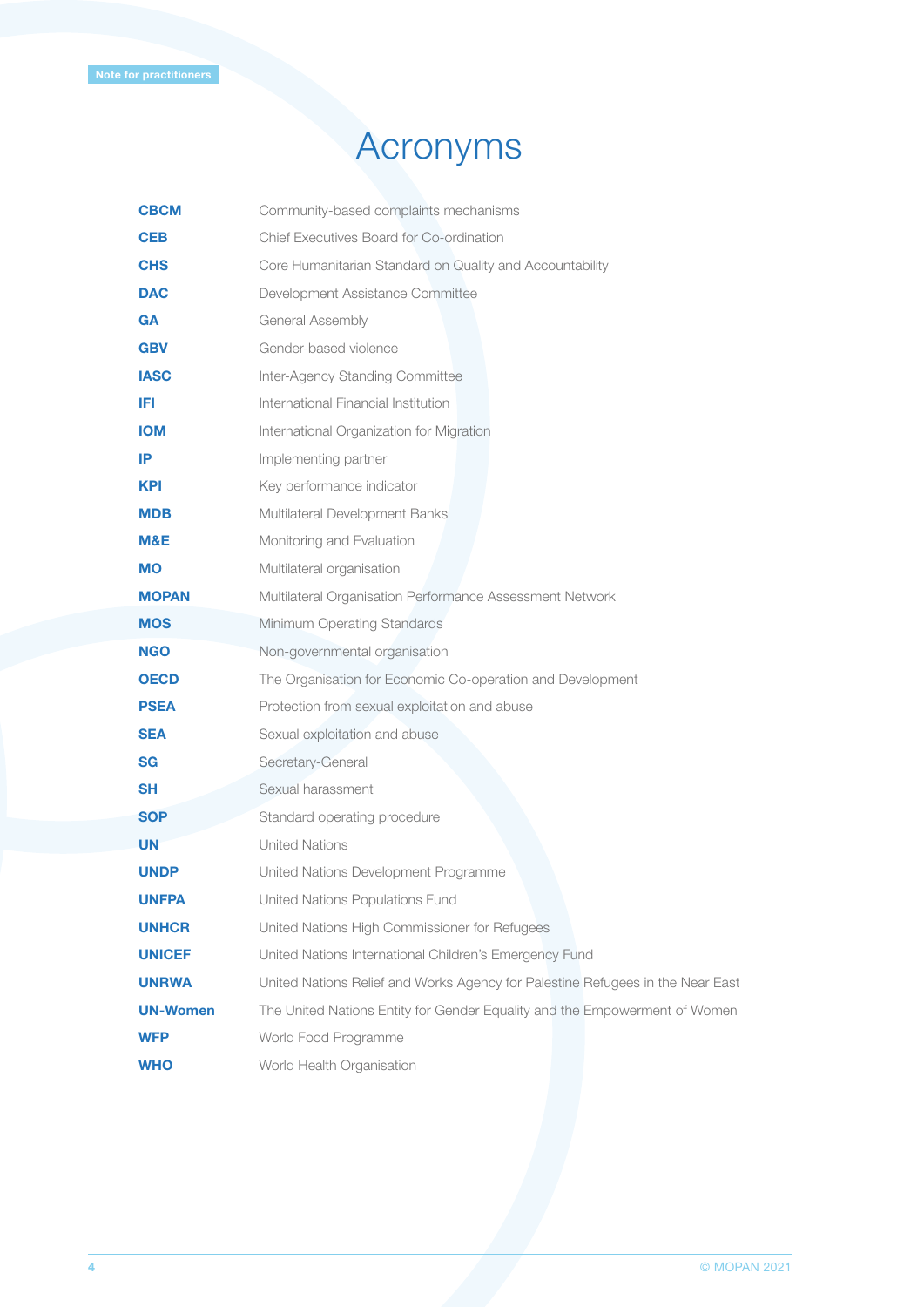### Introduction

<span id="page-6-0"></span>*There is no place for sexual exploitation, sexual abuse or sexual harassment in international aid. They undermine the values for which international organisations stand, and the credibility of the entire aid system.* 

*Sexual exploitation and abuse (SEA) inflicts harm on the very people seeking protection from armed conflict, natural disasters, or other emergencies. Recently unveiled allegations in the Democratic Republic of Congo of SEA committed by aid workers during the Ebola crisis have confirmed that such crises exacerbate the risk of sexual violence.2 They also confirm that we have a long way to go to end it.*

*The pervasiveness and cost of sexual harassment (SH) has also become a growing concern over the last decade in particular, including in multilateral organisations (MOs). Increasing international pressure to address and sanction SEA and SH has led MOs and their members to make strong commitments to prevent and end this behaviour and to offer support and justice for victims/survivors, as a norm.* 

*How far have organisations come in advancing toward these norms? We at MOPAN, the Multilateral Organisation Performance Assessment Network comprising the major funders of the multilateral system, have developed the first set of indicators to measure progress. We are keen to make them available to practitioners for use as an integral part of organisational performance measures.*

**MOPAN members** called on MOPAN to include the performance of MOs in preventing and responding to SEA and SH in its assessments to know how far MOs have come in SEA and SH prevention and response. In early 2020, in consultation with several key entities working to set standards and good practice, we developed 16 targeted indicators. We subsequently integrated these indicators into our assessment methodology to allow for a comprehensive, comparable and systematic picture across the board.3 This note presents these 16 indicators together with insights gained through the MOPAN case study on which they were based. In addition, it presents MOPAN+, a toolkit of 24 more granular indicators for use by organisations seeking greater depth in their own assessments.

As the norms and guidance on SH and SEA evolve, these indicators are a starting point for measuring progress, embodying standards towards which organisations are expected to strive and ultimately fulfil.

<sup>2</sup> https://interagencystandingcommittee.org/other/interim-technical-note-protection-sexual-exploitation-and-abuse-psea-during-covid-19-response

<sup>3</sup> MOPAN conducted this study in 2019 in consultation with 30 experts and practitioners from WFP, WHO, the World Bank, and UNHCR, with inputs from the IASC, the CEB and other UN-related bodies dealing with SEAH and SH, to construct and propose an approach for assessing an MO's practice on preventing and responding to such sexual misconduct. (See acknowledgements section).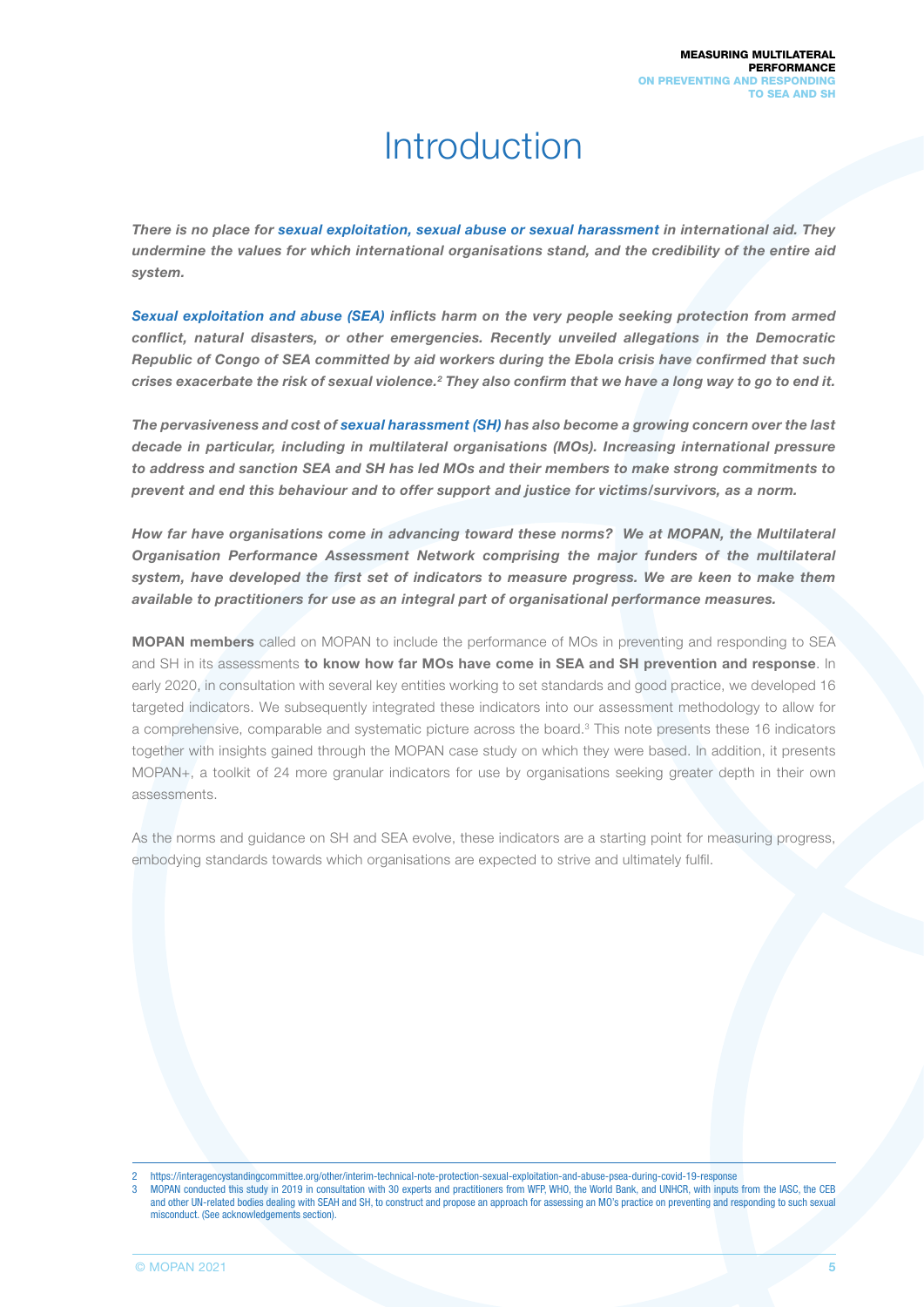### <span id="page-7-0"></span>I. Evolving SEA and SH norms in multilateral organisations

### Defining SEA and SH

SEA and SH are both forms of gender-based violence. Both have their roots in gender inequality and power differentials. The United Nations (UN) defines SH as occurring in contexts with power differentials between members of personnel and connected with work. It defines SEA as occurring between MO personnel and an external person who is typically from the affected and/or local population. The main differences concern the victim (or 'survivor'), perpetrator treatment, and possible responses and sanctions.

#### UN Definitions:

"Sexual exploitation" means "any actual or attempted abuse of position of vulnerability, differential power or trust, for sexual purposes, including, but not limited to, profiting monetarily, socially or politically from the sexual exploitation of another."

*Source: UN Secretary-General's Bulletin on protection from sexual exploitation and abuse (PSEA), (ST/SGB/2003/13)*

"Sexual abuse means the actual or threatened physical intrusion of a sexual nature, whether by force or under unequal or coercive conditions." *Source: Ibidem*

"Sexual harassment is any unwelcome conduct of a sexual nature that might reasonably be expected or be perceived to cause offence or humiliation, when such conduct interferes with work, is made a condition of employment or creates an intimidating, hostile or offensive work environment. Sexual harassment may occur in the workplace or in connection with work."

*Source: UN System Model Policy on Sexual Harassment, 2018*

The fight against SH accelerated in the 1970s and 80s, when some national courts first recognised it as a form of discrimination. International efforts to combat SEA have continued since these misconducts were recognised in 2002, after scandals had emerged in West Africa. Since then, many international norms for tackling SEA and SH have been established, notably by the United Nations (UN), and good practices recorded. Civil society and inter-agency fora, and in particular the Inter-Agency Standing Committee (IASC), and the bilateral donor community drove these norms, which have guided the policies that most MOs have put in place today. Organisations are expected to adapt their policies and practices to their contexts and characteristics as norms and frameworks evolve and good practice emerges.

On SEA, notably the UN has made considerable efforts to develop uniform guidance that applies across the system, and that has evolved significantly over time, reflecting learning and new evidence. This is partly a result of the considerable amount resources that have been devoted to the issue in peace operations. UN guidance builds on the UN Secretary-General's (SG) Bulletins on Special Measures for protection from SEA (2003)4, on protection against retaliation for reporting misconduct (2017)<sup>5</sup>, the Victims' Assistance Strategy  $(2008)^6$ , the Victims' Assistance Protocol  $(2019)^7$ , and the UN Protocol on Allegations of SEA involving Implementing Partners (2018)<sup>8</sup>. Annual reports from the SG provide an update on their implementation. The Interagency Standing Committee Minimum Operating Standards on Protection from SEA9 provide a common set of requirements to guide

- UN Protocol on allegations of SEA involving implementing partners (no code), 21 March 2018
- 9 Interagency Standing Committee (IASC) Minimum Operating Standards on Protection from SEA by own personnel (MOS-PSEA)

<sup>4</sup> Secretary-General's Bulletin: Special measures for protection from sexual exploitation and sexual abuse (ST/SGB/2003/13), 9 October 2003

<sup>5</sup> Secretary General's Bulletin: Protection against retaliation for reporting misconduct and for cooperating with duly authorized audits or investigations (ST/SGB/2017/2/Rev.1), 20 January 2017

<sup>6</sup> UN Comprehensive Strategy on Assistance and Support to Victims of SEA by UN Staff and Related Personnel (A/RES/62/214), 7 March 2008

<sup>7</sup> UN Protocol on the Provision of Assistance to Victims of Sexual Exploitation and Abuse, 12 December 2019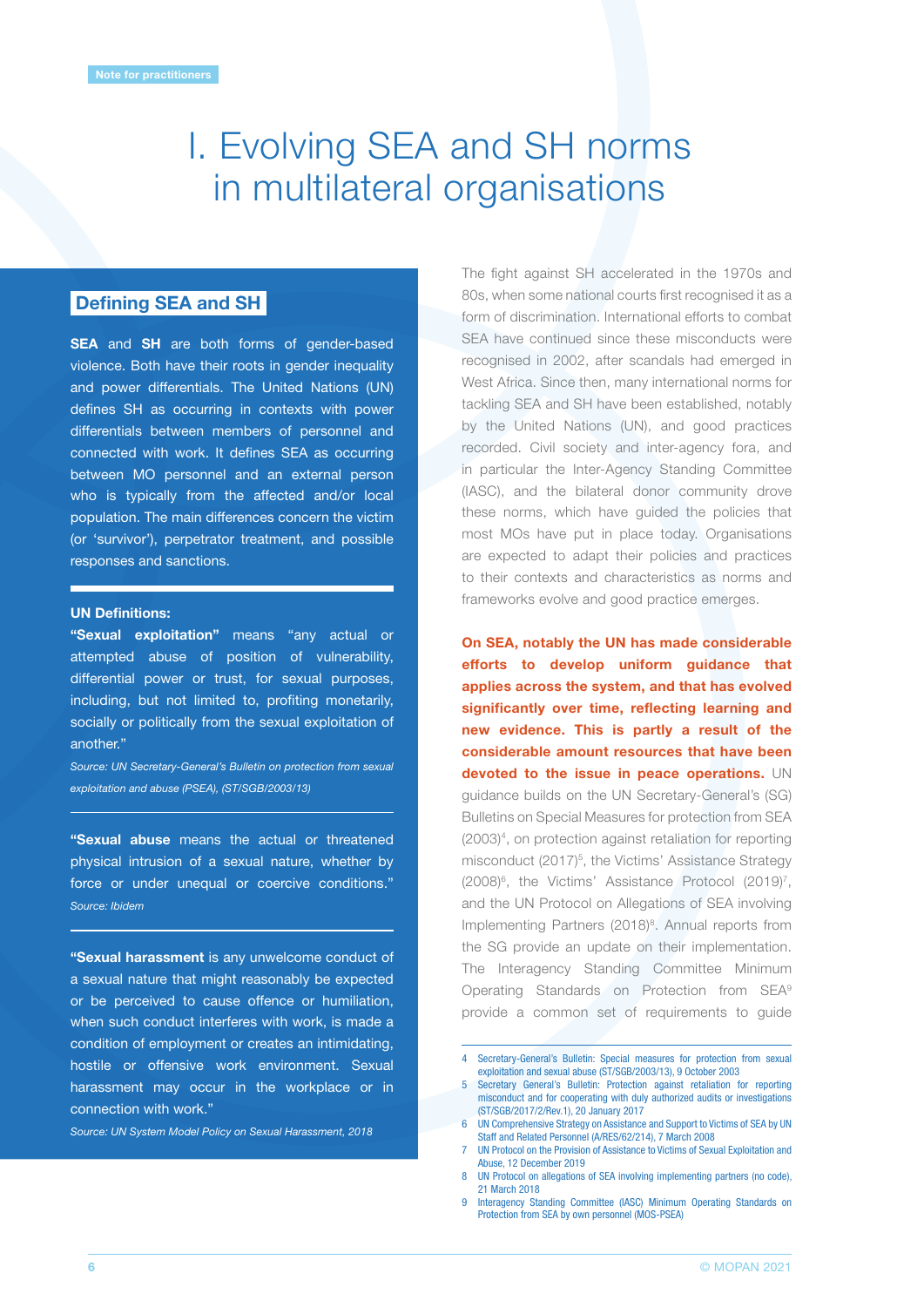<span id="page-8-0"></span>MOs on effectively addressing SEA. They emphasise the significance of organisational commitment by designing and implementing relevant policies, raising staff awareness, applying a code of conduct, and engaging with and supporting victims/survivors, among others. Organisations working in humanitarian and fragile contexts were the first to address the problem but it is now widely recognised that development partners and International Financial Institutions (IFIs) and Multilateral Development Banks (MDBs) are equally at risk for not only SH, but also SEA abuses, and that guidance on addressing these abuses is equally relevant for their institutions.

For SH, key references include the 2018 UN General Assembly Resolution<sup>10</sup> and the 2018 UN System Model Policy on SH<sup>11</sup>, which contains the uniform definition of sexual harassment approved by the Chief Executives Board. Most recently, the UN SG's Bulletin on Addressing discrimination, harassment, including sexual harassment, and abuse of authority<sup>12</sup> has come into force (2019). It is binding on UN Secretariat entities and includes the Model Policy definition of SH.

#### Do these norms apply to all organisations?

The organisational reach of SEA and SH norms **varies.** Organisations that implement projects, and therefore directly interact with beneficiaries, have to be equipped to address SEA and SH within their own ranks. Conversely, organisations that work entirely or

*Prevention of SEA should remain a priority in all sectors in which the UN operates - peace, humanitarian, and development. We all must work together to strengthen accountability to drive a cultural transformation across our complex, yet similar systems, through a series of initiatives to prevent and respond to SEA.*

*Jane Holl Lute, Special Co-ordinator on improving UN response to sexual exploitation and abuse* predominantly through implementing partners need additional safeguards to ensure partner compliance with policies. IFIs and MDBs that lend to sovereign states that are then responsible for implementing these programmes and projects, further need to ensure that their borrowers respect SEA and SH norms and frameworks.

International norms address protection from SEA and SH but some MOs may lack explicit policies to combat SEA or SH abuses. SEA and SH norms derive from international human rights norms, such as the Universal Declaration of Human Rights, the International Covenant on Civil and Political Rights, the Convention on the Elimination of All Forms of Discrimination against Women, and the Convention of the Rights of the Child. Standards of conduct for the international civil service prohibit "any kind of harassment", including sexual.<sup>13</sup> Several other international standards, including those of member states and donors, implicitly require that all organisations that they govern or fund have SEA and SH policies and provisions in place.

Donor expectations are rising about the prevention of and response to SEA and SH for their own bilateral interventions and for those they fund multilateral partners to undertake. In October 2018 at the London Safeguarding Summit, 22 donors committed to adhere to international standards on SEA, namely the Minimum Operating Standards on the Protection from SEA (MOS-PSEA) and the SEA elements of the Core Humanitarian Standard, and pledged to ensure that their implementing partners do the same. A wider group of 30 donors in July 2019 built on this by adopting the Development Assistance Committee (DAC) Recommendation on Ending SEAH in Development Co-operation and Humanitarian Assistance.<sup>14</sup> It addresses humanitarian assistance and development co-operation, and sets expectations for operational policies and procedures, committed leadership, response and support mechanisms, international coordination and monitoring, evaluation and learning.

- 10 Intensification of efforts to prevent and eliminate all forms of violence against women and girls: sexual harassment, (A/RES/73/148), 11 January 2019
- 11 UN System Model Policy on Sexual Harassment, 1 December 2018 Secretary-General's Bulletin: Addressing discrimination, harassment,
- including sexual harassment, and abuse of authority (ST/SGB/2019/8), 10 September 2019

<sup>13</sup> International Civil Service Commission (2012): Standards of Conduct for the International Civil Service

<sup>14</sup> [DAC Recommendation on Ending Sexual Exploitation, Abuse, and Harassment](https://legalinstruments.oecd.org/en/instruments/OECD-LEGAL-5020)  [in Development Co-operation and Humanitarian Assistance Key Pillars of](https://legalinstruments.oecd.org/en/instruments/OECD-LEGAL-5020)  [Prevention and Response](https://legalinstruments.oecd.org/en/instruments/OECD-LEGAL-5020)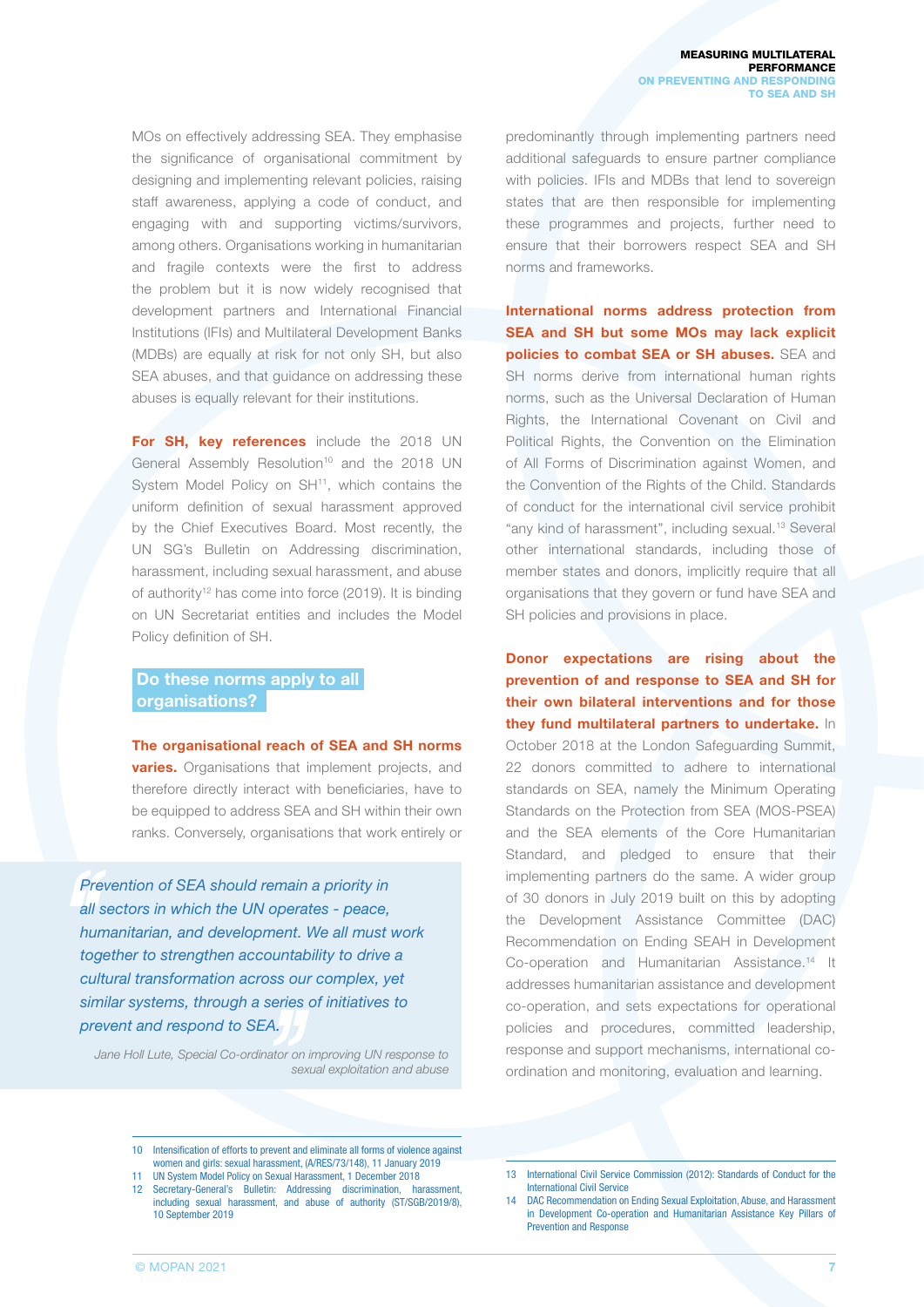#### <span id="page-9-0"></span>Box 1. The DAC Pillars of Prevention and Response

- 1. Policies, professional conduct standards, organisational change, leadership
- 2. Survivor/victim-centred response and support mechanisms
- **3.** Organisational reporting, response systems, and procedures
- 4. Training, awareness raising, and communication
- 5. International co-ordination
- 6. Monitoring, evaluation, shared learning, and reporting

Source: DAC Recommendation on Ending SEAH in Development Co-operation and Humanitarian Assistance, OECD, 2019

The legal agreement on the administration of UN pooled funding, signed in 2019 by Member States donors and the UNDP Multi-Partner Trust Fund Office in 2019, to mainstream the consideration of SEA and SH as a programmatic risk to the fund, is another recent example.15

The Convention and accompanying Recommendation to combat violence and harassment in the world of work, adopted by the International Labour Conference in 2019, constitutes a reference point for countries and organisations mandated by member states. This is the only international treaty dealing with violence and harassment in the world of work, and is binding once ratified.

#### Do tools exist to monitor and report on progress?

No harmonised methodology or assessment mechanism currently exists for **measuring** and monitoring MOs' performance on SEA and SH against which they could report changing their practices and behaviour. However, several tools and reporting mechanisms do exist and others are being developed. Several hubs, including the IASC website<sup>16</sup> and the UK's Safeguarding Resource and Support Hub,<sup>17</sup> have started to collect available tools and are good places to consult progress.

17 <https://safeguardingsupporthub.org/documents>

The MOPAN indicators are among the earliest methodologies to have been put in place to monitor and measure progress on both SEA and SH. The Interagency Standing Committee's Minimum Operating Standards<sup>18</sup> - which are currently being updated - remain a key reference on SEA, and are complemented by the PSEA Country-Level Framework. The framework provides a template for humanitarian country teams outlining the priority results towards which to jointly work.19 The Preventing SEAH Index and Handbook developed by the Core Humanitarian Standard on Quality and Accountability (CHS) Alliance and updated in October 202020, is another comprehensive tool for SEA, focused primarily on international NGOs. Other tools that partially cover SEA include a self-audit tool by InterAction developed by Keeping Children Safe.<sup>21</sup>

In the absence of a harmonised tool to track performance, some organisations, such as UNHCR<sup>22</sup> or UNICEF23, created methodologies when they undertook their own independent reviews of the implementation of their SEA policies. Since 2017, all members of the UN SG's Senior Management Group are required to provide their own action plans for SEA, which serve as individual frameworks against which they report internally (see above). Starting in 2020, the Heads of United Nations Agencies, Funds and Programmes, departments, offices, regional commissions, peace operations and special political missions, and Resident Co-ordinators, are asked to provide an action plan. As such, the number of action plans has risen from 35 in 2017 to 207 in 2020.24

For SH, the UN Chief Executives Board is implementing its commitment to "reporting annually on sexual harassment using the data collection mechanism created for that purpose."25 However, we know of no

- 18 [IASC Minimum Operating Standards Protection from Sexual Exploitation and](https://interagencystandingcommittee.org/system/files/3_minimum_operating_standards_mos-psea.pdf) [Abuse by own Personnel \(MOS-PSEA\)](https://interagencystandingcommittee.org/system/files/3_minimum_operating_standards_mos-psea.pdf) (2012)
- 19 Inter-Agency Standing Committee, [IASC PSEA Country Level Framework](https://psea.interagencystandingcommittee.org/sites/default/files/2020-08/IASC%20PSEA%20Country%20Level%20Framework%20-%20July%202020.docx) [\(July 2020\)](https://psea.interagencystandingcommittee.org/sites/default/files/2020-08/IASC%20PSEA%20Country%20Level%20Framework%20-%20July%202020.docx). The IASC has produced a 'Compilation of PSEA indicators', 1 April 2020, available on its [website](https://psea.interagencystandingcommittee.org/resources?f%5B0%5D=type_of_publication%3A301). It is currently reviewing its guidance for monitoring 21 SEA indicators at the country level in line with the [IASC Plan for](https://interagencystandingcommittee.org/iasc-champion-protection-sexual-exploitation-and-abuse-and-sexual-harassment/iasc-plan-accelerating) [Accelerating PSEA in Humanitarian Response at Country Level \(2018\)](https://interagencystandingcommittee.org/iasc-champion-protection-sexual-exploitation-and-abuse-and-sexual-harassment/iasc-plan-accelerating)
- 20 <https://www.chsalliance.org/get-support/resource/pseah-index/> 21 Keeping Children Safe – A Toolkit for Child Protection, [https://resourcecentre.](https://resourcecentre.savethechildren.net/library/keeping-children-safe-toolkit-child-protection)
- [savethechildren.net/library/keeping-children-safe-toolkit-child-protection,](https://resourcecentre.savethechildren.net/library/keeping-children-safe-toolkit-child-protection) 22 available at [https://www.unhcr.org/research/evalreports/5d5bb2637/](https://www.unhcr.org/research/evalreports/5d5bb2637/evaluative-review-unhcrs-policies-procedures-prevention-response-sexual.html)
- [evaluative-review-unhcrs-policies-procedures-prevention-response-sexual.](https://www.unhcr.org/research/evalreports/5d5bb2637/evaluative-review-unhcrs-policies-procedures-prevention-response-sexual.html) [html](https://www.unhcr.org/research/evalreports/5d5bb2637/evaluative-review-unhcrs-policies-procedures-prevention-response-sexual.html)
- 23 Independent Panel Review of the UNICEF Response to PSEA (September 2018), available at https://digitallibrary.un.org/record/1656591?ln=en
- 24 Chief Executives Board for Co-ordination, CEB/2018/2, Summary of deliberations at its 2nd regular session of 2018, 7 and 8 November 2018, published 18 January 2019, <https://digitallibrary.un.org/record/3792232?ln=en>
- 25 Ibidem

<sup>15</sup> Standard Memorandum of Understanding for Multi-Partner Trust Funds 2019, <http://mptf.undp.org/document/legal>

<sup>16</sup> [https://psea.interagencystandingcommittee.org/.](https://psea.interagencystandingcommittee.org/) The IASC website also offers a PSEA Global Dashboard that tracks progress against IASC commitments in humanitarian response: [https://psea.interagencystandingcommittee.org/](https://psea.interagencystandingcommittee.org/dashboard) ashboard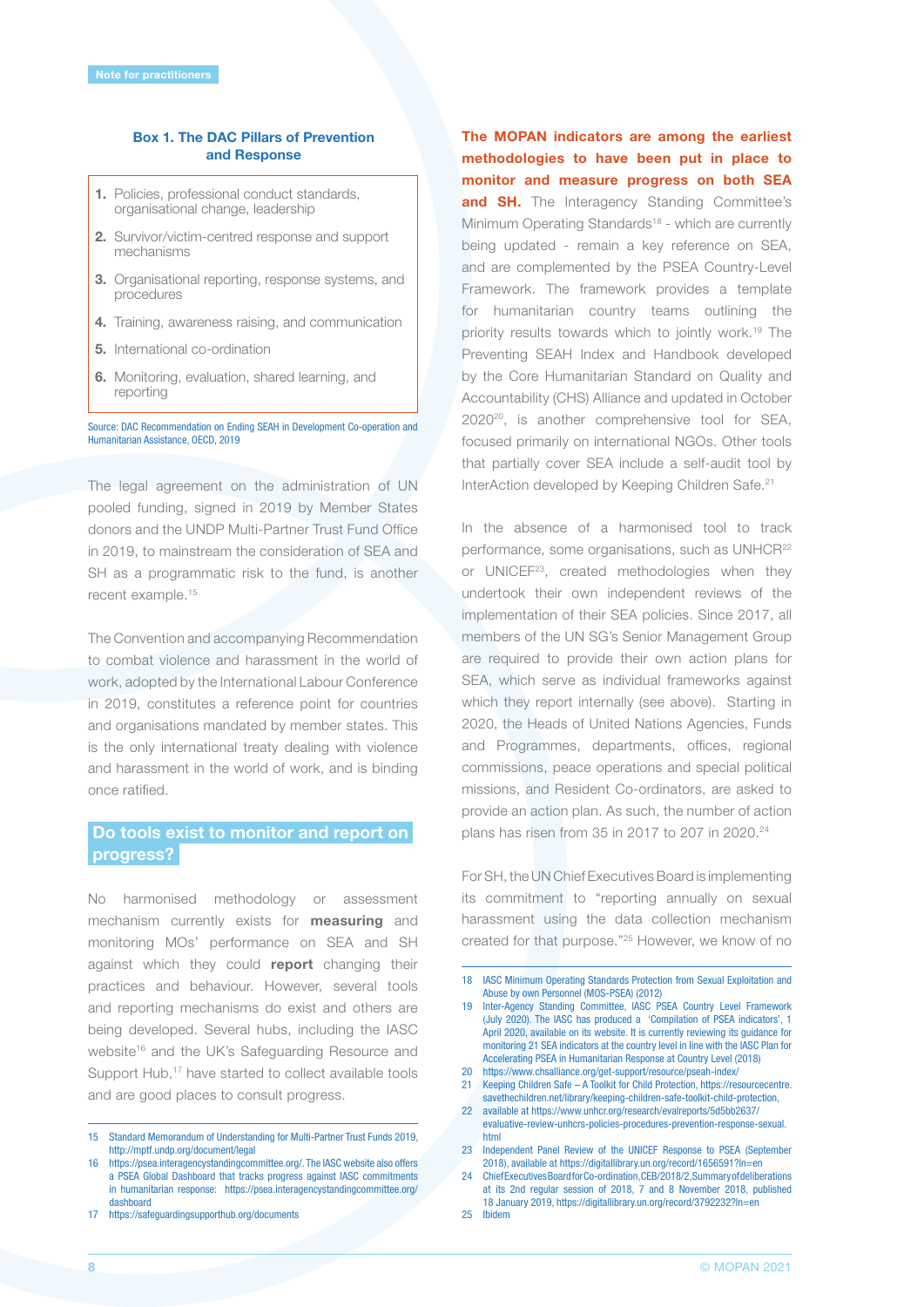comprehensive inter-agency frameworks currently available that monitor performance (beyond the collection of numeric data) that would be comparable to the SEA-related frameworks.

Reports and assessments against these frameworks are starting to be undertaken, but few are publicly available. UN Agencies, Funds and Programmes report their progress on SEA and SH to their Boards. UN organisation heads send an annual certification letter to the UN SG, typically in January, providing assurance that allegations have been reported through the UN SG's mechanism and handled appropriately, and that PSEA training was offered. These letters, which are not publicly available, feed into the UN SG report<sup>26</sup>, which provides a source for monitoring UN system-wide progress,

but rarely disaggregates performance reporting. It is thus not possible to track the progress of individual organisations (beyond the SEA statistics through the UN public reporting website)<sup>27</sup>. No comparable joint annual reporting mechanism exists for SH, which is addressed by the UN Office of Human Resources and the Sexual Harassment Task Force of the UN Chief Executives Board, beyond the statistical data on disciplinary actions taken by agencies against personnel (including cases of SH).

The first MOPAN assessments of MOs to include an assessment of SEA and SH based on the 16 indicators presented above will be published in 202128 as a first step towards more systematic assessment of SEA and SH efforts.

<sup>26</sup> The UN Secretary-General's reports can be found at [https://www.un.org/](https://www.un.org/preventing-sexual-exploitation-and-abuse/content/secretary-generals-reports) [preventing-sexual-exploitation-and-abuse/content/secretary-generals](https://www.un.org/preventing-sexual-exploitation-and-abuse/content/secretary-generals-reports)[reports](https://www.un.org/preventing-sexual-exploitation-and-abuse/content/secretary-generals-reports) 

<sup>27</sup> Data has been available in real time since March 2019 at [https://www.un.org/](https://www.un.org/preventing-sexual-exploitation-and-abuse/content/data-allegations-un-system-wide) [preventing-sexual-exploitation-and-abuse/content/data-allegations-un](https://www.un.org/preventing-sexual-exploitation-and-abuse/content/data-allegations-un-system-wide)[system-wide](https://www.un.org/preventing-sexual-exploitation-and-abuse/content/data-allegations-un-system-wide)

<sup>28</sup> The assessments cover ILO, OCHA, UNDP, UNEP, UNICEF, and UNOPS.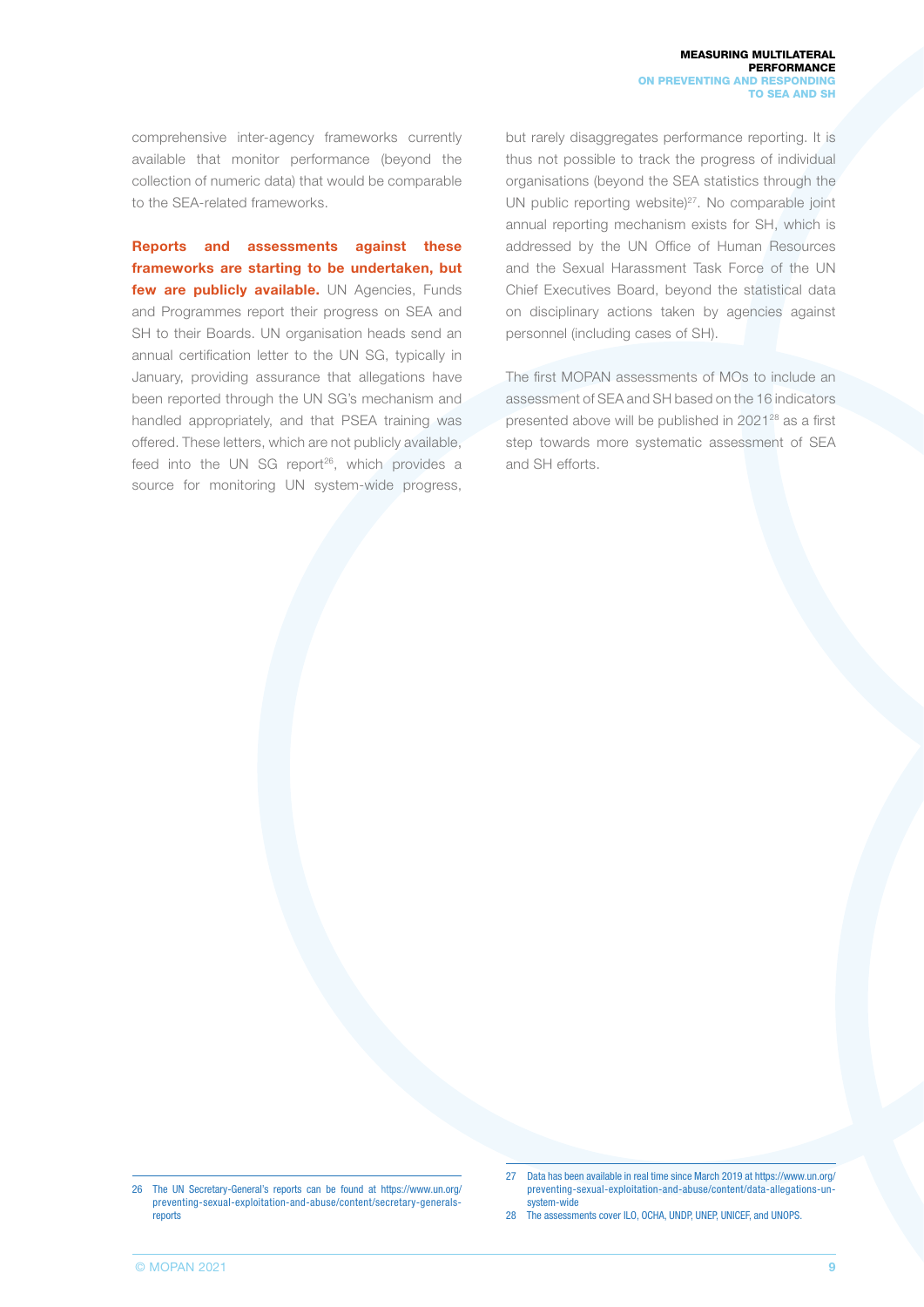### <span id="page-11-0"></span>II. How does MOPAN measure progress on SEA and SH?

#### Three levels: Policy, application & results

MOPAN measures organisational performance on a given issue by asking three questions: (i) Is a policy in place? (ii) Are there systems, tools, guidance and capacity to **apply** it? (iii) Is all of this leading to positive **results**? Recognising that measures must be tailored to the context of each organisation, MOPAN's indicator framework for SEA and SH draws on international norms and internationally recognised good practice.

With respect to preventing and addressing SEA and SH, the three distinct levels of an organisation's performance could be described as follows: Level 1 verifies the presence of policies, standards, and systems to tackle SEA and SH. Level 2 assesses how far MOs have come in changing their management processes, raising awareness, applying their policies, standards, systems and guidance. It also assesses how far they've come in putting resources toward preventing, sanctioning and reporting SEA and SH, while protecting and assisting victims/survivors. But what 'results' should we aim for?





The vision is to rid the world of SEA and  $SH - or$ , "zero occurrence". The prerequisite for this, at the level of individual organisations, is accountability, or

"zero impunity". This means, in an ideal case, that all allegations are followed up on, all perpetrators held to account, all those who report or blow the whistle feel safe doing so, and all victims/survivors receive justice.

The number of allegations of SEA/SH is not a measure of organisational accountability. Numbers can indicate trends, but zero allegations does not equate to a clean bill of organisational health. Low numbers should be questioned, as they are often warning signs of a good organisational culture where speaking up is difficult or where reporting systems do not properly function. Conversely, rising numbers could reflect either a worsening situation or improved efforts to tackle the problem. It would, therefore, be too simplistic to reduce the assessment of progress towards reaching organisational integrity by looking strictly at the number of reported cases. Against this background, the vision of 'good performance' of organisations is to ensure that they put all measures in place they reasonably can to prevent SEA and SH, and respond appropriately when it does occur (for an example, see UNHCR's vision).

*[The UNHCR vision is to provide] a trusted, respectful and inclusive environment where the people we serve and those who work for the organization feel safe, heard, equipped and empowered to speak up for themselves and others and to take robust and visible action, as appropriate, to eradicate sexual exploitation and abuse as well as sexual harassment.*

*Addressing SEA and SH Strategy and Action Plan 2018; https://www.unhcr.org/our-fight-against-sexual-exploitation-abuseand-harassment.html*

MOPAN's current indicator framework ([MOPAN](http://www.mopanonline.org/ourwork/themopanapproach/) [3.1\)](http://www.mopanonline.org/ourwork/themopanapproach/) uses a generic approach that can be adapted to different types of MOs and activities. SEA and SH indicators are situated within the organisational performance area (Key Performance Indicators [KPIs] 1-8) rather than the results area (KPIs 9-12). They focus on the presence and application of policy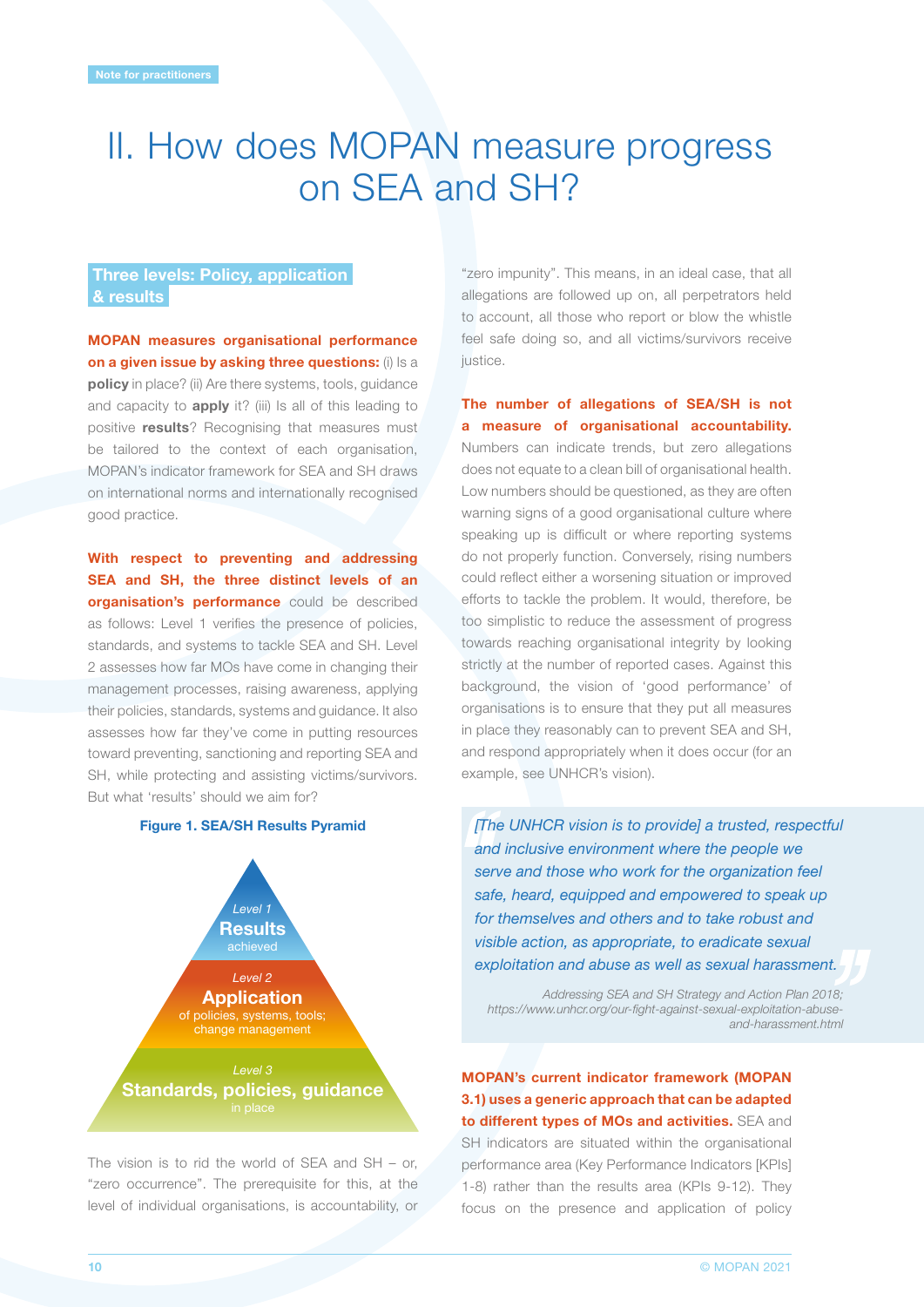<span id="page-12-0"></span>and procedures regarding SEA and SH.29 They do not focus on their effectiveness. This is due to the difficulties in measuring the incidence of SEA and SH as well as outcomes of prevention and response. This remains a topic of ongoing debate in the sector.

Specifically, the SEA and SH indicators (4.7 and 4.8 respectively) are embedded in KPI 4 - 'Organisational

29 [http://www.mopanonline.org/ourwork/themopanapproach/MOPAN\\_3.1\\_](http://www.mopanonline.org/ourwork/themopanapproach/MOPAN_3.1_Methodology.pdf) [Methodology.pdf](http://www.mopanonline.org/ourwork/themopanapproach/MOPAN_3.1_Methodology.pdf) 

systems are cost- and value-conscious and enable transparency and accountability; an additional one is embedded in the section on risk (KPI 5). The framework then tests performance against prevention and response procedures, specifically related to policies, international standards and their implementation, resources, reporting and response to survivors. MOPAN integrated these 16 new indicators into its framework in the spring of 2020,

#### Box 2. MOPAN Indicators 4.7 and 4.8: Prevention of, and response to sexual exploitation and abuse, and to sexual harassment

#### 4.7 Prevention of, and response to sexual exploitation and abuse (SEA)

- 1. Organisation-specific dedicated policy statement(s), action plan and/or code of conduct that address SEA are available, aligned to international standards, and applicable to all categories of personnel
- 2. Mechanisms are in place to regularly track the status of implementation of the SEA policy at headquarters and at field levels
- 3. Dedicated resources and structures are in place to support implementation of policy and/or action plan at HQ and in programmes (covering safe reporting channels, and procedures for access to sexual and gender-based violence services)
- 4. Quality training of personnel/awareness-raising on SEA policies is conducted with adequate frequency
- 5. The organisation has clear standards and due diligence processes in place to ensure that implementing partners prevent and respond to SEA
- 6. The organisation can demonstrate its contribution to interagency efforts to prevent and respond to SEA at field level, and SEA policy/best practice co-ordination fora at headquarters
- 7. Actions taken on SEA allegations are timely and their number related to basic information and actions taken/ reported publicly
- 8. The MO adopts a victim-centred approach to SEA and has a victim support function in place (stand-alone or part of existing structures) in line with its exposure/risk of SEA
- 9. Intervention design is based on contextual analysis including of potential risks of SEA and other misconduct with respect to host populations.\*

#### 4.8 Prevention of, and response to sexual harassment (SH)

- 1. Organisation-specific dedicated policy statements and/or codes of conduct that address SH available, aligned to international standards and applicable to all categories of personnel
- 2. Mechanisms are in place to regularly track the status of implementation of the policy on SH at headquarters and at field levels
- 3. The MO has clearly identifiable roles, structures and resources in place for implementing its policy/guidelines on SH at headquarters and in the field: support channel for victims, a body co-ordinating the response, and clear responsibilities for following up with victims
- 4. All managers have undergone training on preventing and responding to SH, and all staff have been trained to set behavioural expectations (including with respect to SH)
- 5. Multiple mechanisms can be accessed to seek advice, pursue informal resolution or formally report SH allegations
- 6. The organisation ensures that it acts in a timely manner on formal complaints of SH allegations
- 7. The organisation transparently reports the number and nature of actions taken in response to SH in annual reporting and feeds into inter-agency human resources mechanisms

\*In the MOPAN methodology, this element (5.4.5) is part of Micro-indicator 5.4, 'Detailed risk […] management strategies ensure the identification, mitigation, monitoring and reporting of risks'.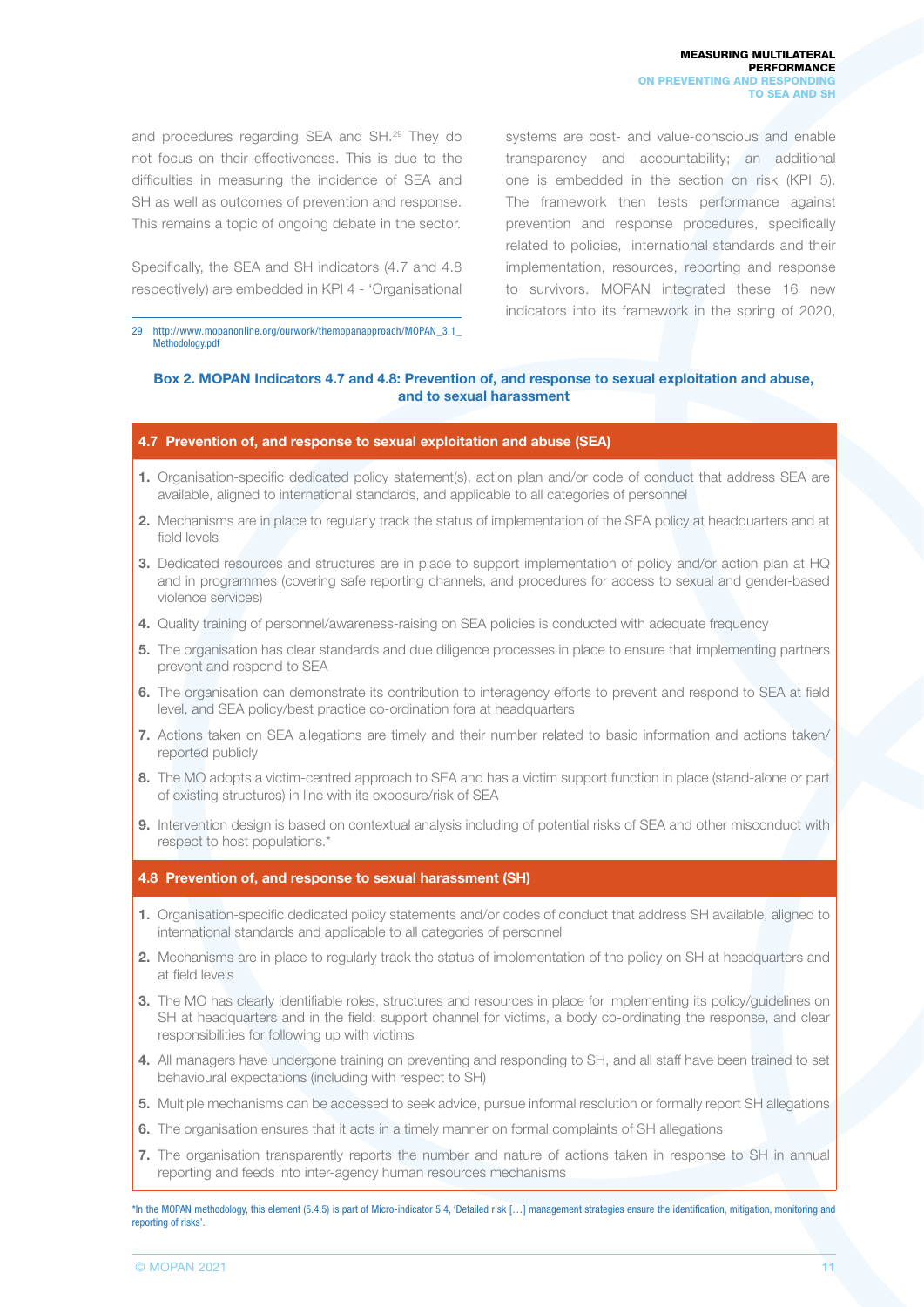<span id="page-13-0"></span>and is since applying them across its assessments. The indicators draw as far as possible on secondary evidence previously compiled by the organisation being assessed or another competent body, rather than on primary evidence.<sup>30</sup>

#### What is the added value of the MOPAN SEA/SH indicators?

The MOPAN SEA/SH indicators are in many ways not novel. They are closely aligned with the DAC Recommendation on PSEAH, and - the SEA part - with the MOS-PSEA of the IASC, and based on existing norms and best practice, as outlined in Section I of this Note.

What distinguishes MOPAN indicators from other frameworks or mechanisms is that they are part of an external, independent, third-party assessment, commissioned jointly by the MOPAN member states. A SEA/SH component will be applied in the assessments of all multilateral organisations chosen for review by MOPAN - not only those that participate in the IASC, or/and are part of the UN, but also Global Funds, MDBs or IFIs. It is applied to humanitarian or development oriented organisations alike.

Unlike the IASC's MOS, with their PSEA country-level framework, the MOPAN methodology is only applied at the **corporate** level.

Another feature that distinguishes the SEA/SH component in MOPAN assessments from other progress reviews on PSEAH is that MOPAN only draws on publicly available information, such as evaluations and PSEAH assessments that have previously been undertaken – apart from a small number of first-hand interviews. MOPAN undertakes such interviews during the MOPAN assessment process with PSEA focal points, the Ombudsman, legal and ethics offices, and others involved in PSEAH efforts.

Finally, MOPAN assessments – including their SEA/SH component – are all published online with unrestricted access, at www.mopanonline.org.

#### The four areas of SEA and SH indicators

MOPAN's indicators on SEA and SH cover four areas: Policy, management and leadership; Prevention; Reporting and complaints; and Response, accountability and transparency. They also include two overarching principles: a survivor- and victim-centred approach; and international co-ordination.

"Putting the victim first", as called for in the *UN SG report on Special Measures for protection from*  SEA in 2017,<sup>31</sup> in the context of SH, means to place the survivor's dignity, experiences, rights, needs, and wants at the centre of the process, from program design to reporting, investigations and response. There is no uniform definition; although elements exist notably in the Victims' Asistance Strategy and the Victims' Assistance Protocol (for SEA); a definition of a victim-centred approach for SH is currently under development by the UN Chief Executives Board.

"In the context of sexual exploitation and abuse and sexual harassment, a victim-centred approach is a way of engaging with victim(s) that prioritizes listening to the victim(s), avoids re-traumatization, and systematically focuses on their safety, rights, well-being, expressed needs and choices, thereby giving back as much control to victim(s) as feasible and ensuring the empathetic and sensitive delivery of services and accompaniment in a nonjudgmental manner."

*Source: UNHCR, Policy on a Victim-Centred Approach in UNHCR's response to Sexual Misconduct, December 2020, https://www.unhcr.org/5fdb345e7.pdf*

International co-ordination – among agencies, and between agencies and member states - the second overarching principle, also matters equally in all four

<sup>30</sup> The SEA component measures categories similar to the ones contained in the 22 MOS-PSEA Key Indicators (IASC), but was developed specifically with applicability to multilateral organisations, measurability, and availability of secondary evidence in mind; and is less comprehensive. This is because MOPAN provides a snapshot of an MO's organisational effectiveness across several key areas; however, the drawback of producing this holistic view is that the number of indicators that can be examined for each area is necessarily limited. Prioritisation of SEA and SH indicators was undertaken through a case study in 2019.

<sup>31</sup> A/71/818, Special measures for protection from sexual exploitation and abuse: a new approach, Report of the Secretary-General, 28 February 2017, <https://undocs.org/A/71/818>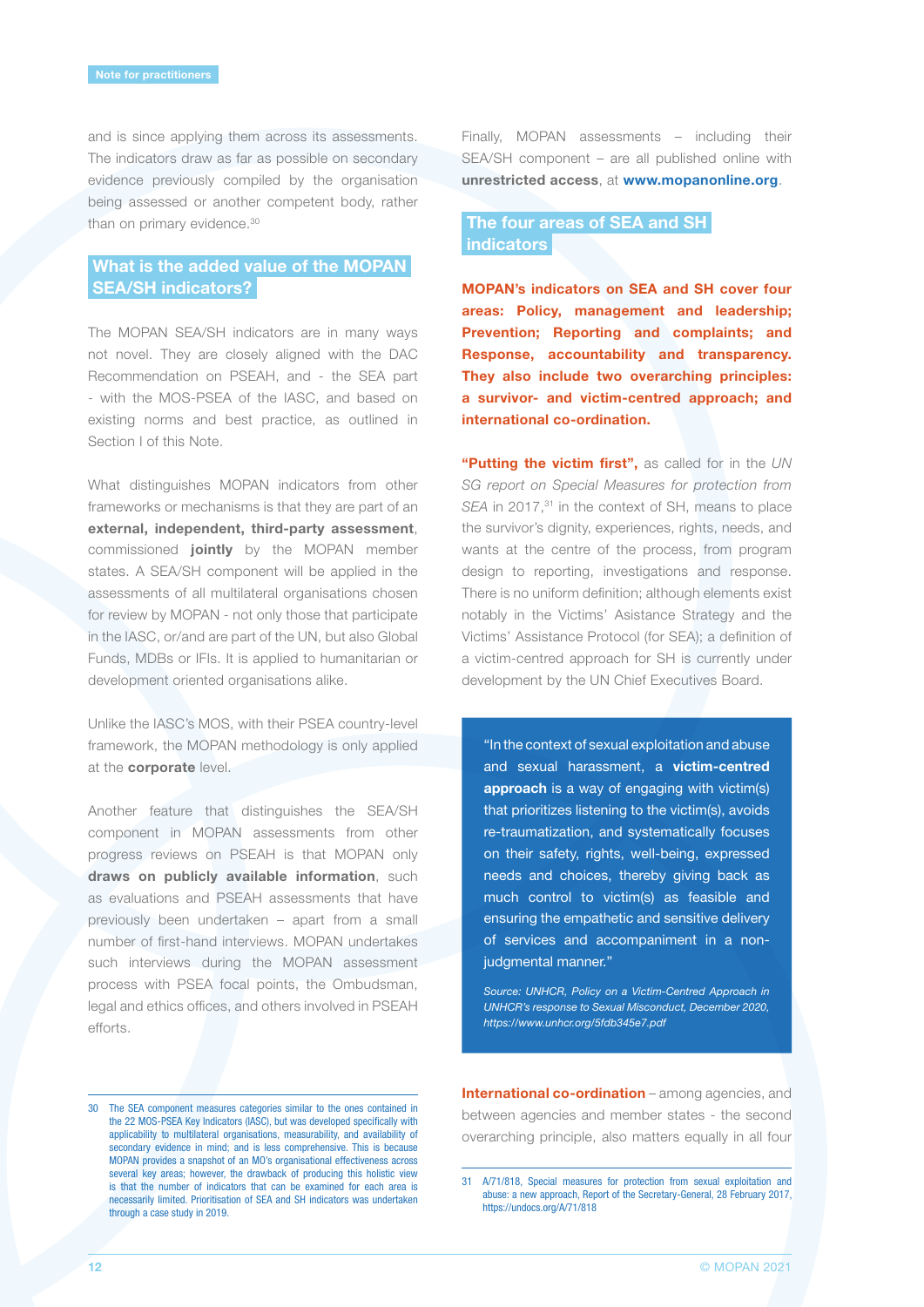<span id="page-14-0"></span>areas. Partnership efforts are needed to set clear standards and expectations, invest in prevention, align and harmonise existing measures and reporting,

*Establishing more channels to report allegations is not enough. We must do more to create an environment of trust where victims feel safe coming forward, and are confident they will receive support.*

*Jane Connors, United Nations Victims' Rights Advocate*

respond to survivors' and victims' needs, and ensure that action in SEA and SH prevention and response is consistent and system-wide.

The four areas and two overarching principles guiding the MOPAN indicators are aligned with the six pillars of the DAC Recommendation on Ending SEAH (see Figure below). They draw on international norms and current good practice. As international practice is still evolving, there is a preference in assessments to focus on 'good' rather than 'best practice'.



#### Figure 2. Four dimensions of indicators and their alignment with the six Pillars of the DAC Recommendation

Note: The MOPAN indicators are broadly aligned with the DAC Recommendation on Ending Sexual Exploitation, Abuse, and Harassment in Development Co-operation and Humanitarian Assistance. The DAC Recommendation is built around six pillars, listed in Box 1. *Policy, leadership and management* aligns to DAC Pillar 1; *Prevention* aligns to DAC Pillar 4, *Reporting and complaints* aligns to DAC Pillar 3; *Response, accountability and transparency* aligns to DAC Pillars 3 and 4; *Putting victims first*  aligns to DAC Pillar 2; and *International co-ordination* to DAC Pillar 5.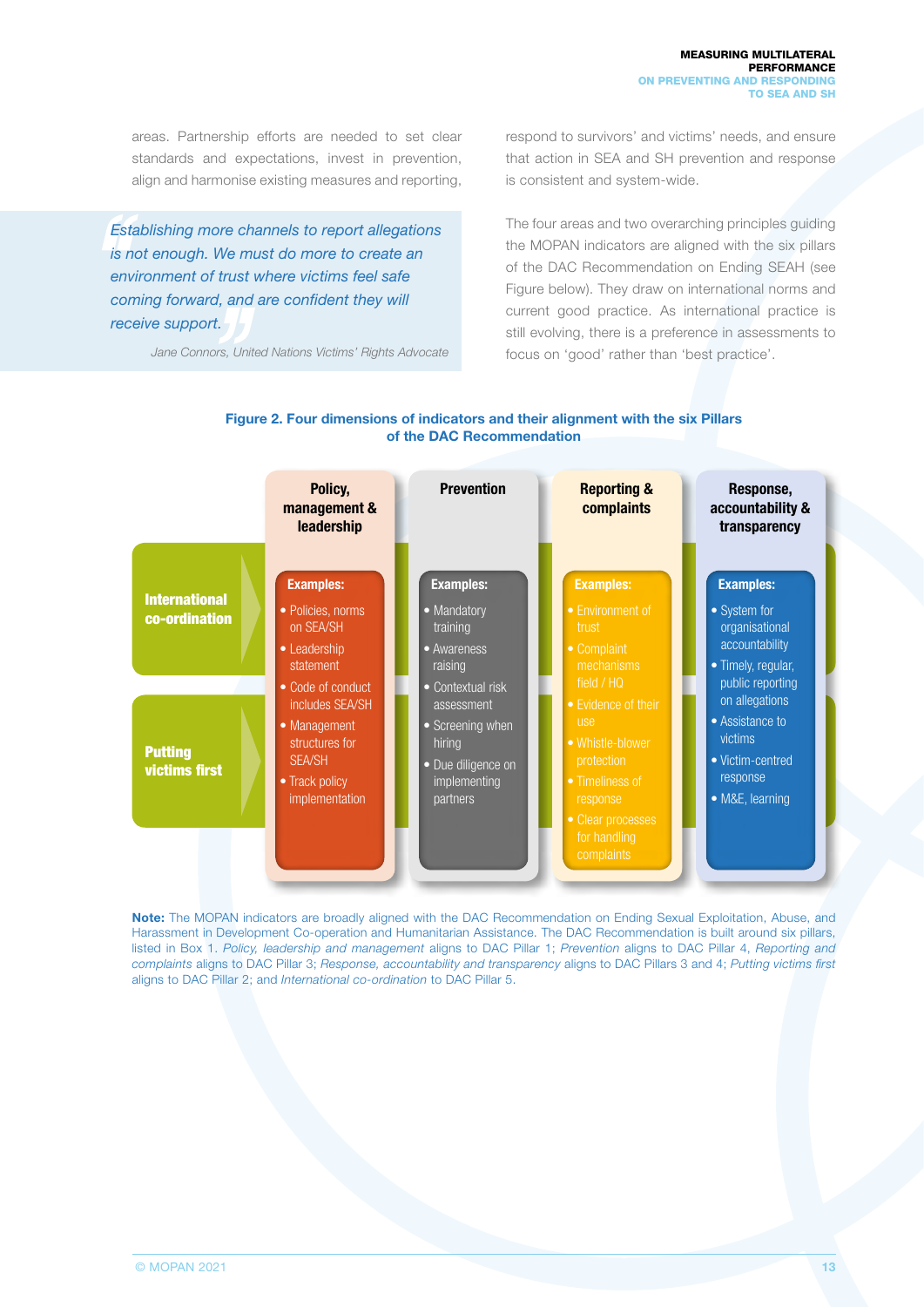### <span id="page-15-0"></span>III. What are we asking of organisations? What do we expect?

#### 1. Policy, management & leadership

What are we asking? Policies and procedures are the backbone of an organisation's efforts to eradicate SEA and SH. These should be in line with relevant international SEA and SH standards and be championed and communicated by the organisation's leadership. This alignment can be examined by asking a number of questions: Do they include a roadmap or implementation plan? Are they well communicated to staff? Are codes of conduct mandatory for all categories of personnel to prevent, report on and respond to SEA and SH? Do they track policy implementation? Are SEAH accountabilities and responsibilities clearly allocated in the management line? Does the organisation have dedicated, resourced structures supporting the implementation of these policies and protocols at headquarters and at country levels?

What do we expect? Organisations must have SEA and SH policies in place. For UN organisations, they must be in line with the SG's bulleti[n \(ST/SGB/2019/8\)](https://undocs.org/ST/SGB/2019/8) on Addressing discrimination, harassment, including sexual harassment, and abuse of authority, that make them "prohibited conduct". These policies must use the internationally agreed definitions of SEA and SH and prohibit sex with a minor and transactional sex as per the six IASC Core Principles<sup>32</sup>. Organisations should have capacity in place to carry out these functions and track their progress regularly at headquarters and in the field. For UN organisations, the basis is the UN [SG's Bulletin \(ST/SGB/2003/13\)](https://undocs.org/ST/SGB/2003/13)<sup>33</sup> prohibiting SEA, and defining the responsibilities of all managers to prevent SEA, to take appropriate actions and report through proper channels. Emerging good practice in the UN is to immediately report SEA cases to the Executive Head. All organisations exposed to SEA should align their policies with the [IASC](https://interagencystandingcommittee.org/system/files/3_minimum_operating_standards_mos-psea.pdf) [Minimum Operating Standards.](https://interagencystandingcommittee.org/system/files/3_minimum_operating_standards_mos-psea.pdf) On SH, UN agencies are expected to comply with the relevant [UN SG's](https://undocs.org/pdf?symbol=en/St/SGB/2008/5)

[Bulletins \(ST/SGB/2008/5](https://undocs.org/pdf?symbol=en/St/SGB/2008/5)) and [\(ST/SGB/2019/8\)](https://undocs.org/ST/SGB/2019/8) and to have a policy in line with the Uniform Definition and Model Policy (2019). Non-UN organisations, or those associated to the UN, including IFIs, are expected to have similar standards in place, for all categories of personnel, complemented by an action plan. In all MOs, accountability and responsibility for preventing SEA and SH are clearly allocated in the management line and a requirement that leadership be held to account must be explicit.

What are the challenges? The more an organisation relies on implementing partners, service providers, suppliers, or services borrowers, the more attention it should devote to policies and structures that ensure accountability along the entire 'supply chain', especially in terms of SEA. With regard to SH, organisations with high proportions of temporary or short-term personnel, local staff, volunteers, and interns, must be especially vigilant about having policies and structures in place that protect all types of employees. Ensuing power differentials make an insecure workforce more vulnerable (and less likely to speak up) than regular/official staff.

#### 2. Prevention

What are we asking? Do organisations have operational prevention mechanisms that apply to their staff and implementing partners? These should include robust training of managers to address SEA and SH, and measures to ensure awareness of personnel of the policy through training and other means, and also apply to contractors and implementing partners. Is training considered to be mandatory for all staff? Has relevant staff received training? Is training delivered online, or in person, knowing that situation-based face-to-face training is best? Is training built into performance assessments? Are SEA risks considered part of the contextual analysis and programme design? Are organisations screening individuals, contractors, and implementing partners before contracting them? Are organisations using due diligence mechanisms such as Clear Check

<sup>32</sup> IASC, [Six Core Principles Relating to Sexual Exploitation and Abuse,](https://interagencystandingcommittee.org/system/files/iasc_six_core_principles_relating_to_sexual_exploitation_and_abuse_sept_2019.pdf) 12 September 2019

<sup>33</sup> [Secretary-General's Bulletin: Special measures for protection from sexual](https://undocs.org/ST/SGB/2003/13) [exploitation and sexual abuse \(ST/SGB/2003/13\),](https://undocs.org/ST/SGB/2003/13) 9 October 2003.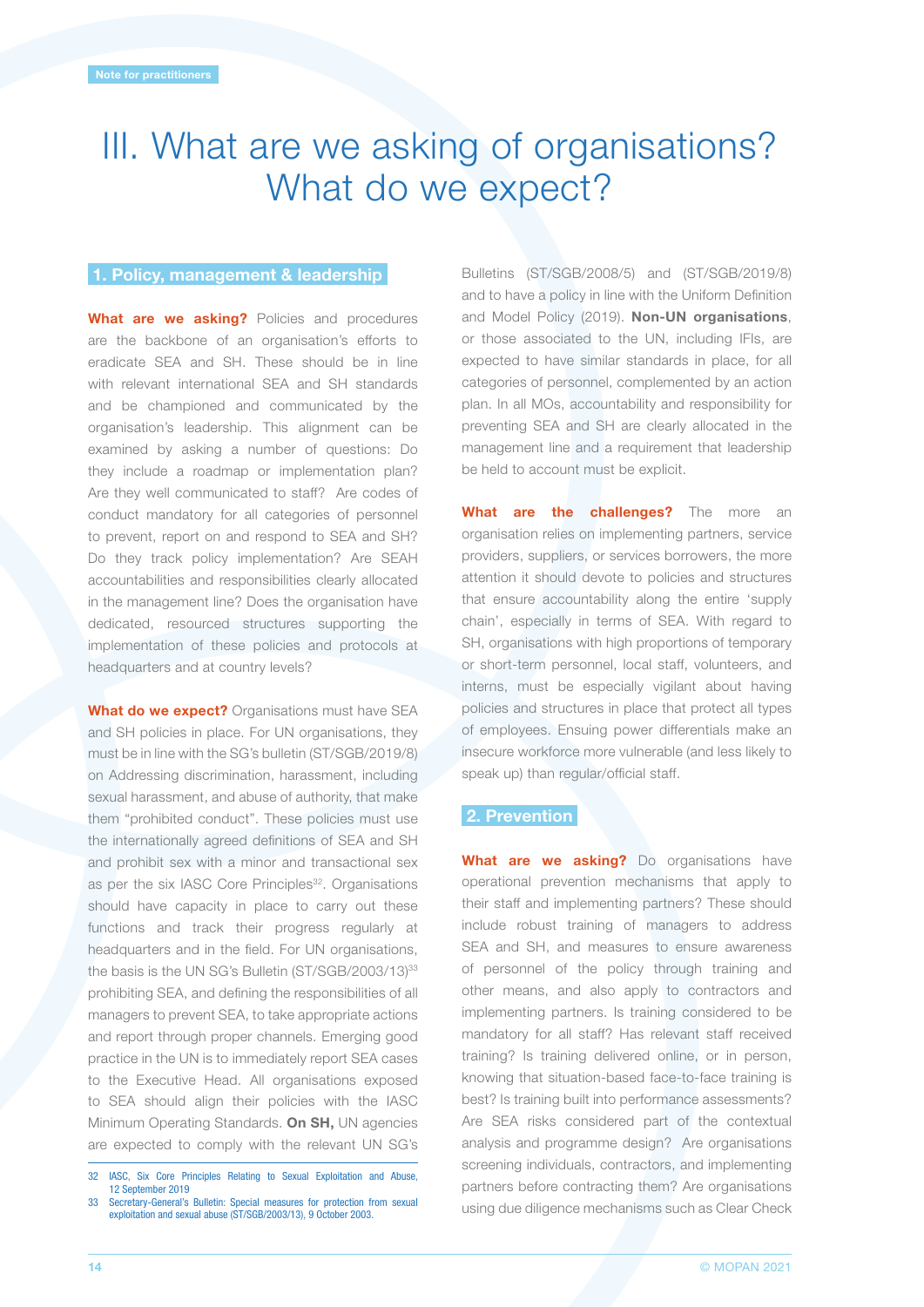<span id="page-16-0"></span>or the Inter-Agency Misconduct Disclosure Scheme to prevent perpetrators from moving through the aid sector?

What do we expect? All organisations should have mandatory training in place for personnel on SH; and for SEA where the type of work and specific context suggest it. Training should be adjusted for the context, updated regularly and built into staff performance assessments.

The organisation should make contextual risk assessments part of a programme design that gauges the risk, or how an initiative might increase the vulnerability of affected people. The nature of SEA requires that an organisation support awarenessraising activities for the host community about its risk and illicit nature, and mechanisms to help potential victims. Guidance for assessing project-related and contextual risk factors related to SEA exists in multiple forms.<sup>34</sup>

Clear standards and due diligence processes to ensure that implementing partners prevent and respond to SEA. UN organisations are expected to comply with the minimum requirements of the UN protocol on SEA involving implementing partners, and strongly encouraged to use the related capacity assessment tool, a uniform matrix that is being piloted at the time of writing<sup>35</sup>. A standard clause on SEA in all partnership agreements and with borrowing governments (in the case of IFIs/MDBs) is crucial. Organisations need to visibly invest in due diligence related to SEA when selecting implementing partners, and voluntarily use tools such as the UN Partner Portal<sup>36</sup> that requires partners to sign SEA provisions, and report SEA allegations involving implementing partners through the UN SG's annual report. Having standard operating procedures (SOP) to guide processes for handling SEA related misconduct is also good practice.

What are the challenges? Many areas require clarification. Consistent in-person training coverage

[https://conduct.unmissions.org/sites/default/files/misconduct\\_risk\\_mngt\\_](https://conduct.unmissions.org/sites/default/files/misconduct_risk_mngt_tools_consolidated_vf_24_09_2019.pdf) [tools\\_consolidated\\_vf\\_24\\_09\\_2019.pdf.](https://conduct.unmissions.org/sites/default/files/misconduct_risk_mngt_tools_consolidated_vf_24_09_2019.pdf) The World Bank and UNICEF have established guidelines for assessing project-related and contextual risk actors related to SEA.

36 <https://www.unpartnerportal.org/landing/>

is seen as costly and challenging for many organisations. The harmonised tool to assess the capacity of implementing partners mentioned above can provide a common baseline, and has recently become mandatory, but the extent to which partners' actual performance in protecting from SEA is being monitored remains unclear.<sup>37</sup> Reporting allegations for the Quarterly Report of the SG is mandatory for UN agencies, funds and programmes, including for implementing partners; but we know of no similar such reporting system outside the UN. Assessment of IFIs/MDBs may be more challenging given that their borrowers and implementing partners are often governments, and systems may not be uniformly applicable to sovereign states.

#### 3. Reporting & complaints

What are we asking? What can an organisation do to enable victims/survivors to come forward to seek assistance and advice, and report SEA or SH? Does the organisation's culture facilitate this? Is the organisation doing all they can to ensure that victims/ survivors know they will be heard, taken seriously, and that their dignity is protected? Is the organisation set up to receive complaints and provide advice and follow-up, through its internal channels (for SH and SEA)? Is there a clearly signposted, anonymous reporting mechanism? And, for SEA, does the organisation support external, e.g. community-based mechanisms, while ensuring that complaints lodged through them reach the organisation's investigative units?

What do we expect? Organisations need to build the enabling environment that will eventually allow victims/survivors to come forward. Victims must trust that they will be offered adequate advice, assistance, access to medical and psychosocial services, to a competent and independent investigation, and an operational and transparent justice system, and are protected from retaliation. Only in organisations that promote a "speak-up culture" and demonstrate a will to end impunity will victims/survivors believe that they will be supported, and that cases will come to light. The responsibility and accountability for their support is placed on the organisation.

Organisations should offer multiple – formal and

37 <https://www.chsalliance.org/get-support/resource/pseah-index/>

<sup>34</sup> UN Secretariat entities are encouraged to use the Misconduct Risk Assessment tool

<sup>35</sup> [IASC, \(Interim\) Harmonized Implementation Tool, UN Implementing Partner](https://interagencystandingcommittee.org/un-implementing-partner-psea-capacity-assessment-0)  [PSEA Capacity Assessment,](https://interagencystandingcommittee.org/un-implementing-partner-psea-capacity-assessment-0) September 2020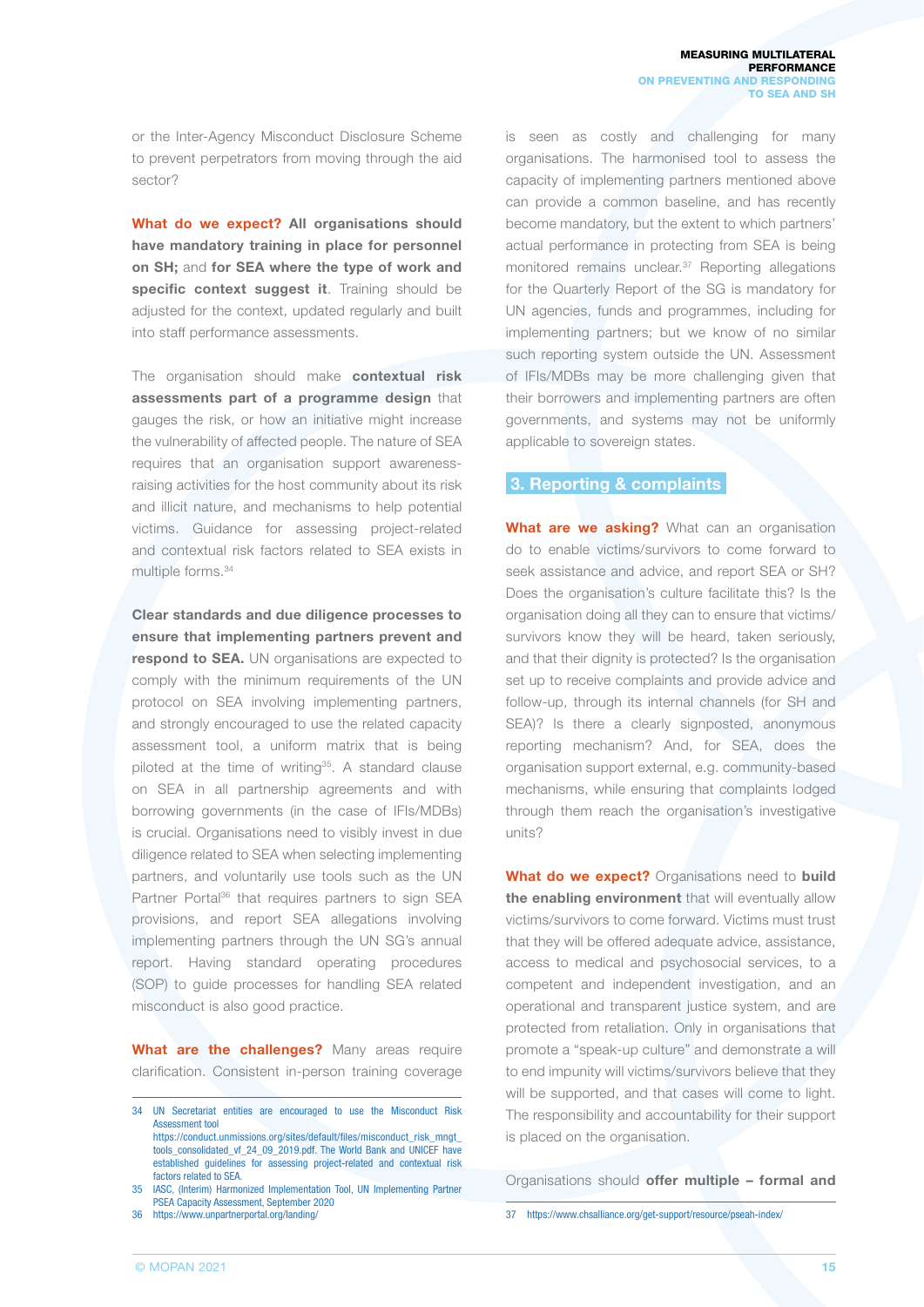<span id="page-17-0"></span>informal – mechanisms through which victims/ survivors can seek advice, lodge a complaint, report abuses, and get assistance. All agencies can be expected to have a clear complaint mechanism to receive formal reports of SH<sup>38</sup> or SEA<sup>39</sup>; having case managers is seen as good practice. They can also be expected to have one or more informal reporting mechanisms. Formal reporting mechanism for SEA must be complemented with support to external mechanisms, such as community-based complaints mechanisms (CBCM). This takes into account that while some SEA victims/survivors may choose to report or seek assistance with someone who works for the organisation, others will not trust or be willing to co-operate with the very organisation their perpetrator worked for, and are more likely to lodge a complaint or seek assistance through independent communitybased complaint mechanisms that allow them to report in ways that are contextual and specific to their culture. It is, however, worth noting that victims/ survivors in some circumstances may also shy away from community-based mechanisms, especially when they do not want their communities to know about the abuses. Victim assistance is often provided through existing GBV response programmes, which are not specific to SEA. This allows a SEA victim/ survivor to seek assistance without immediately being identified as such (and potentially stigmatised or ostracised).

The investigations and reporting mechanisms must be endowed with the capacity to take necessary (and timely) action. There needs to be proof that an organisation is doing its utmost to resolve cases in a timely manner.

*Whistle-blowers and those who report SEA and SH frequently face retaliation, and fear of reporting is widespread. Organisations need to put robust whistle-blower protection systems and policies in place, and work with whistleblowers to ensure that they are being honoured.*

*Miranda Brown, Whistle-blower*

Each organisation should have a policy that protects whistle-blowers or individuals who report misconduct, including cases of SH or SEA, from retaliation, and there should be evidence that the organisation is implementing and honouring it.

What are the challenges? SEA and SH go mainly unreported. For SH victims/survivors, this can be because this misconduct is still widely tolerated, because many are unaware of what it constitutes and fear reprisals from their employer and/or do not believe that their organisations' reporting mechanism or redress would be effective. Similarly, SEA victims/ survivors will only come forward when they trust that they will gain, and not lose, from doing so. An enabling environment – coupled with a broad range of reporting opportunities, and protection and services for victims/survivors, will encourage individuals to come forward. An additional challenge is reflected in on-going discussions on the breadth of evidence required for SEA and SH claims, especially as sexual misconduct often occurs without witnesses. Due to this constraint, the available evidence may not reach the threshold of the formal investigatory system.

#### 4. Response, accountability & transparency

What are we asking? How responsive are MOs to SEA and SH issues? Are they providing prompt and adequate assistance to victims/survivors, maintaining their confidentiality, and addressing and responding to claims adequately and transparently? Are their approaches victim-centred? Are their investigators trained to deal with SEA and SH cases? Are organisations taking sanctions in a timely manner, are their systems for organisational accountability working? And do organisations transparently and regularly share data on allegations and follow-up measures externally and internally?

<sup>38</sup> For SH, in addition to opportunities for formal reporting, often shepherded by Ethics, Investigations, HR offices, or helplines (e.g. the UN application, SpeakUp, on the Prevention of SH and Abuse in the Workplace), options for informal resolution should also be offered, through an Ombudsman, Conduct and Discipline Team, staff counsellors, staff representative bodies, workplace advisors, staff lawyers, victim support officers/rights advocates, Office of the Special Adviser on Gender Issues and Advancement of Women).

<sup>39</sup> For SEA, organisations should strive to follow good practice for example contained in the 2016 Best Practice Guide: Inter-Agency Community-Based Complaint Mechanisms by the IASC (shepherded by IOM), and to offer individual guidance/accompaniment, through a case manager and Field Victims' Rights Advocates (FVRA). Such FVRAs are currently in place in only four locations, namely in peace operations settings in the Central African Republic, the Democratic Republic of the Congo, Haiti, and South Sudan.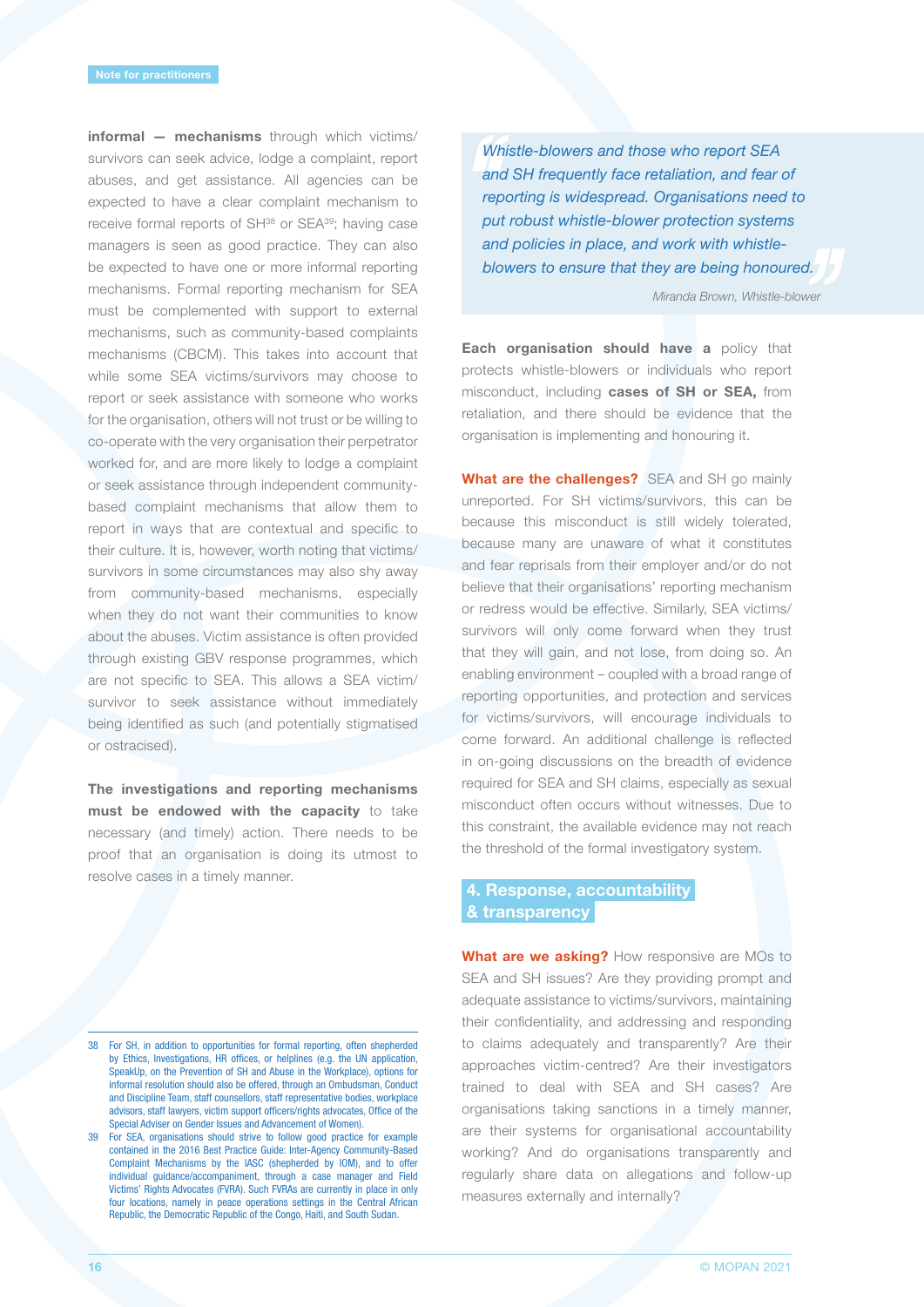MEASURING MULTILATERAL PERFORMANCE ON PREVENTING AND F TO SEA AND SH

What do we expect? Depending on the case, if an allegation is substantiated, organisations are expected to take administrative and/or disciplinary action; or, with the consent of the victims and survivors (unless this involves a minor), to refer the case to national authorities for possible civil action and/or criminal prosecution. In response to allegations, organisations have to take appropriate and timely action. To be in a position to undertake investigations of SEA and SH, relevant offices require specific capacity and expertise.

Organisations are expected to report publicly on the number of SEA allegations and actions taken; mechanisms exist through the UN (for SEA, the UN SG's reporting system; SH data through the Office of Human Resources); others are generally expected to report through their governing bodies. As noted earlier, to prevent re-hiring SEA/SH perpetrators, MOs should also share this information using databases for reference checks of candidates.

Organisations are expected to protect victims/ survivors and witnesses, and provide assistance to survivors/victims. UN system-wide expectations are outlined in the Victims' Assistance Protocol, such as safety and protection, medical care, psychosocial support, education, livelihood support and basic material assistance, legal services, and support for children born as a result of sexual exploitation and abuse. 40 Where organisations cannot provide such services, they are expected to have well-defined procedures in place for prompt referral to qualified service providers who can assist victims and survivors in a safe and confidential manner.

What are the challenges? While reporting and taking action on allegations, responses must be victim-centred; i.e. "the rights and best interests of victims/survivors shall guide how assistance and support are designed and provided. Assistance and support to child victims/survivors (under age 18) shall be provided in a manner consistent with the rights enshrined in the Convention on the Rights of the Child […]."41 An inherent tension can exist between obligatory reporting (to prevent further abuse) and, in some cases, respecting the reluctance of the victim or survivor to come forward. A victim/survivor cannot be forced to report. She/he can choose not to be involved in a case reported on their behalf. Providing clarity to the victim/survivor on the process is therefore crucial. Where the victim/survivor decides to report, she/he can merely be supported through an administrative investigation conducted by the MO, or (where relevant and safe) assisted, with local authorities, in a criminal investigation. Tensions also exist between expectations around data transparency. Whereas Member states and other external stakeholders tend to push for maximum transparency,<sup>42</sup> data must be aggregated in line with guidance from the UN and other bodies, and is anonymised.

- 40 UN Protocol on the provision of assistance to victims of SEA, 12 December 2019, [https://www.un.org/en/pdfs/UN%20Victim%20Assistance%20Protocol\\_](https://www.un.org/en/pdfs/UN%20Victim%20Assistance%20Protocol_English_Final.pdf)
- ibidem
- 42 The 2019 Standard Memorandum of Understanding for MPTFs contains such an agreement on transparency.

[English\\_Final.pdf](https://www.un.org/en/pdfs/UN%20Victim%20Assistance%20Protocol_English_Final.pdf)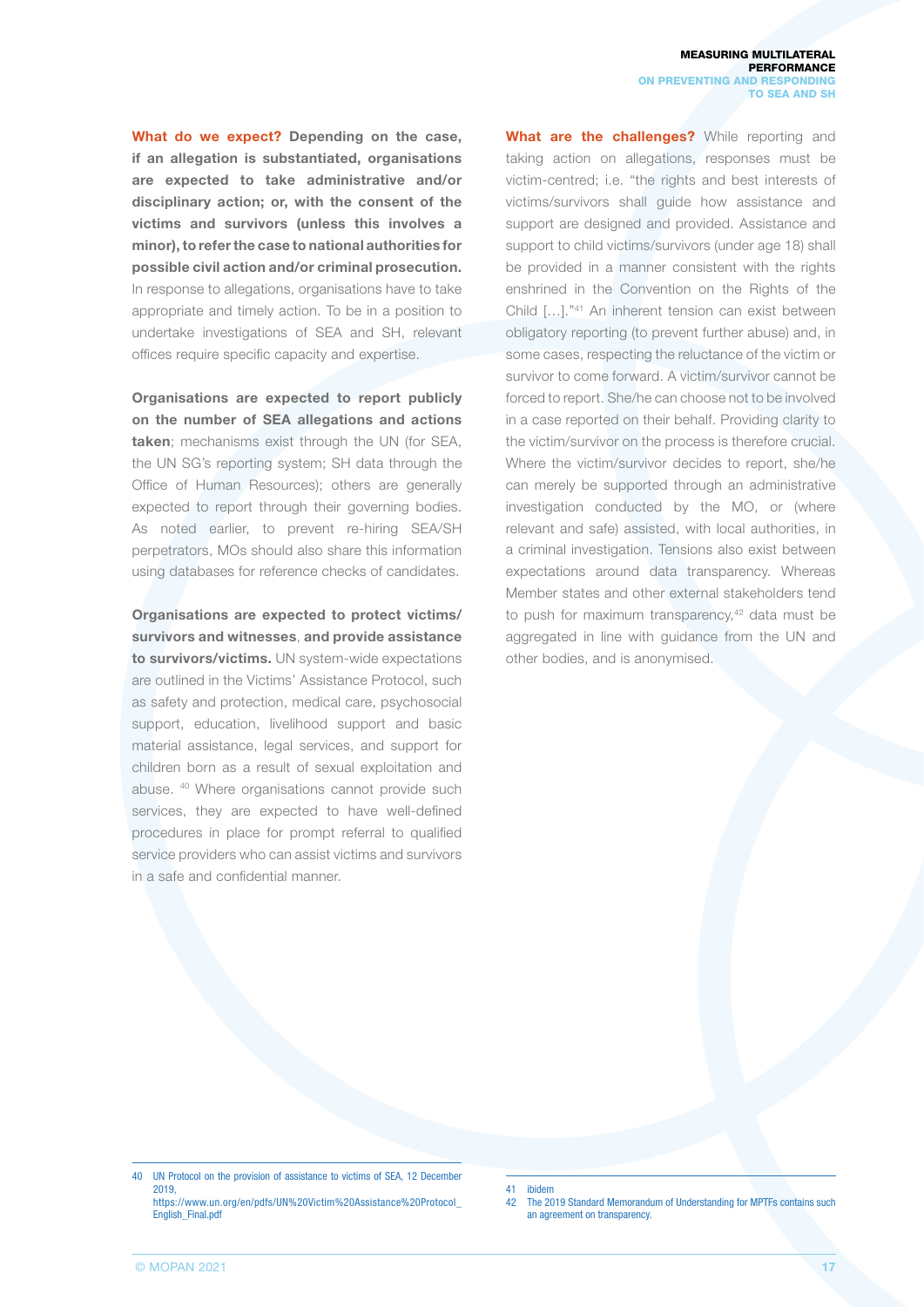### <span id="page-19-0"></span>IV. MOPAN+ Toolkit on SEA/SH: Suggestions for indicators

In complement to the current [MOPAN 3.1](http://www.mopanonline.org/ourwork/ourapproachmopan30/Mopan%20Methodology%20Manual%202019.pdf) indicator framework that encompasses a broad array of organisational performance issues including preventing SEA/SH, and is used by MOPAN members to assess performance of multilaterals, we are presenting a larger set of indicators here as well. This set is not used in MOPAN assessments, but aims to spur dialogue and collaboration among MOs and other stakeholders for addressing and improving assessment issues on SEA and SH: the MOPAN+ Toolkit on SEA/SH.

Comprising 24 indicators, the MOPAN+ Toolkit on SEA and SH covers the same four dimensions: Policy, management and leadership; Prevention; Reporting and complaints; and Response, accountability and transparency. It focuses on policies and their application, but does not focus on results. More granular than the MOPAN 3.1 indicators, they require more evidence gathering. They break down some MOPAN 3.1 indicators into

several measures on SEA (indicator 4.7.4 is split into 1.4 and 1.5), and on SH (indicator 4.8.3 is split into 2.3, 2.4 and 2.5). The toolkit includes new indicators (3.1-3.4) that apply to both SEA and SH and address organisational culture among other things. It can be used for deeper assessment of multilateral performance to prevent and address SEAH. As noted earlier, the SEA component measures categories similar to those contained in the 22 MOS-PSEA Key Indicators (IASC), but was developed specifically with applicability to multilateral organisations, measurability, and reliance on secondary evidence in mind; and is less comprehensive. This is because MOPAN provides a snapshot of an MO's organisational effectiveness across a few key areas; however, the drawback of producing this holistic view is that the number of indicators that can be examined for each area is necessarily limited. Prioritisation of SEA and SH indicators was undertaken through a case study in 2019.

| <b>Guidance for assessing this indicator</b>                                                                                                                                                                                                                                                                                                                                                                                                                                                                                                                                                                                                                                                        |                                                                                                                                                                                                           |
|-----------------------------------------------------------------------------------------------------------------------------------------------------------------------------------------------------------------------------------------------------------------------------------------------------------------------------------------------------------------------------------------------------------------------------------------------------------------------------------------------------------------------------------------------------------------------------------------------------------------------------------------------------------------------------------------------------|-----------------------------------------------------------------------------------------------------------------------------------------------------------------------------------------------------------|
|                                                                                                                                                                                                                                                                                                                                                                                                                                                                                                                                                                                                                                                                                                     | <b>Possible sources of evidence</b>                                                                                                                                                                       |
| MOs with exposure to SEA risk are expected<br>to have an organisation-specific policy for<br>SEA in place. In the UN, SEA policy should<br>align with the SG's bulletin (ST/SGB/2003/13)<br>or IASC six principles and the minimum<br>standards; many organisations beyond the UN<br>are doing so as well (CHS alliance, as well as<br>several donor countries). It is expected that<br>every UN organisation with field operations<br>and programmes have an action plan or risk<br>mitigation strategy in place, submitted to the SG<br>(see most recent Fact Sheet of SG initiatives on<br>SEA).<br>A code of conduct should be in place that<br>explicitly rules out SEA, and, applies to every | • Document review:<br>Available policies and action/<br>implementation plans,<br>organisation-specific policy;<br>Annual Action Plan (submitted<br>to the UN Secretary General in<br>the case of the UN). |
|                                                                                                                                                                                                                                                                                                                                                                                                                                                                                                                                                                                                                                                                                                     | member of personnel, and ideally requires<br>signing. Not all codes of conduct will mention<br>SEA; so it is noteworthy.                                                                                  |

#### *MOPAN+ Toolkit on SEA/SH*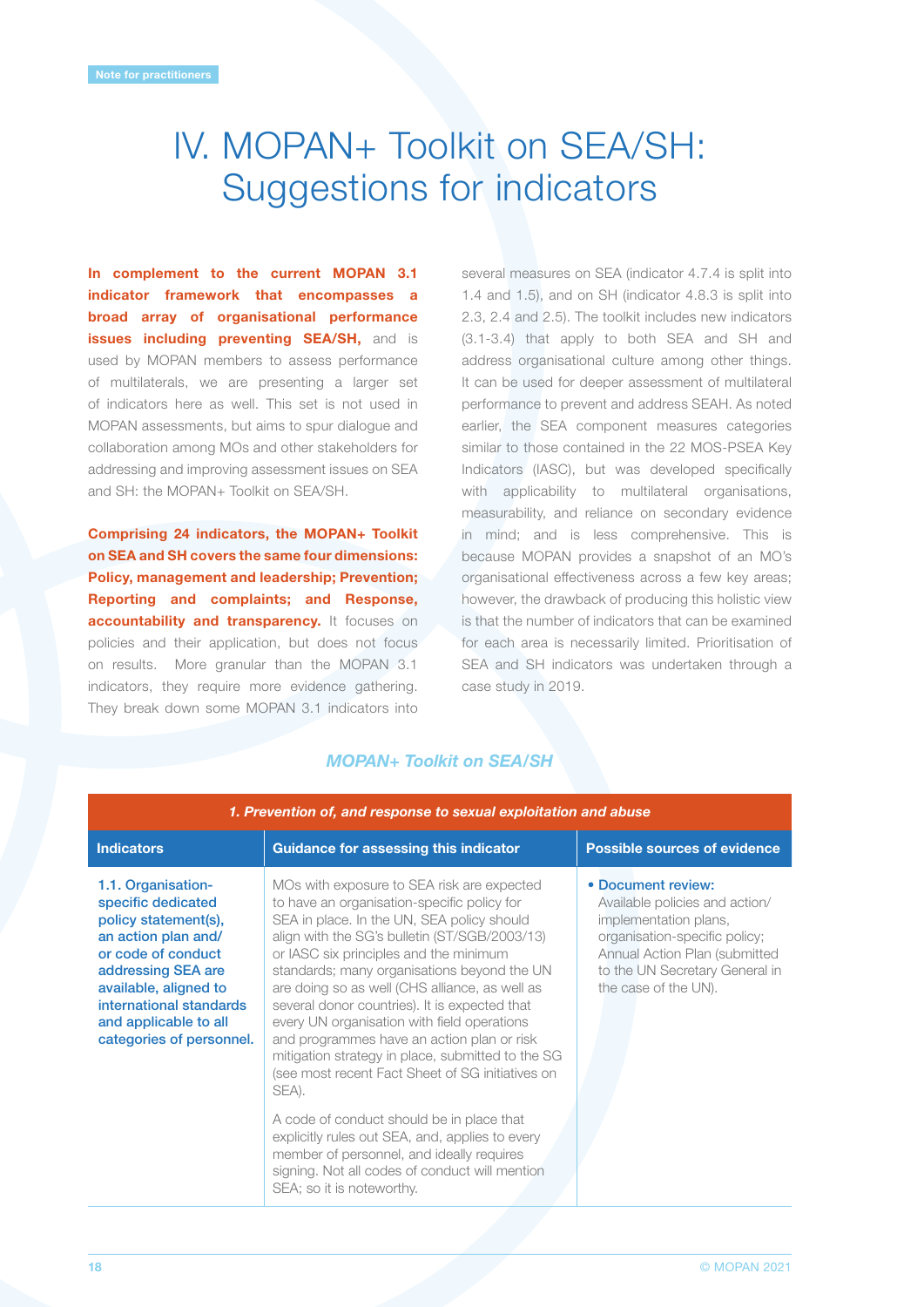for PSEA at country or regional

levels.

| <b>Indicators</b>                                                                                                                                                                                                                                                                                          | <b>Guidance for assessing this indicator</b>                                                                                                                                                                                                                                                                                                                                                                                                                                                                                                                                                                                                                                                                                                                                                                                                      | <b>Possible sources of evidence</b>                                                                                                                                                                                                                                                                                                                                                                                                                                                                                   |
|------------------------------------------------------------------------------------------------------------------------------------------------------------------------------------------------------------------------------------------------------------------------------------------------------------|---------------------------------------------------------------------------------------------------------------------------------------------------------------------------------------------------------------------------------------------------------------------------------------------------------------------------------------------------------------------------------------------------------------------------------------------------------------------------------------------------------------------------------------------------------------------------------------------------------------------------------------------------------------------------------------------------------------------------------------------------------------------------------------------------------------------------------------------------|-----------------------------------------------------------------------------------------------------------------------------------------------------------------------------------------------------------------------------------------------------------------------------------------------------------------------------------------------------------------------------------------------------------------------------------------------------------------------------------------------------------------------|
| 1.2. Mechanisms are<br>in place to regularly<br>track the status of<br>implementation of<br>the SEA policy at<br>headquarters and at<br>field levels.                                                                                                                                                      | Mechanisms to track the status of<br>implementation can take various forms,<br>depending on an organisation's maturity: from a<br>report on the implementation of the SEA policy<br>by the Head of the MO to the governing body<br>or UN SG in the case of CEB members or other<br>instances, to undertaking self-assessments or<br>independent reviews on addressing SEA (e.g.<br>see UNICEF, UNHCR).<br>Evidence can be found in Annual Certification,<br>Assurance Statement Letters, or End of Year<br>Management Letters to the SG (confirming<br>that the MO has reported all allegations to the<br>UN and conducted training), and independent<br>reviews or self-assessment reports. Some<br>organisations have templates for country<br>directors to report annually to the head of agency<br>or similar annual internal reports.        | <b>• Document review: Annual</b><br>Certification (confirming<br>that the MO has reported<br>all allegations to the UN<br>and conducted training);<br>Independent reviews of<br>progress on addressing SEA.<br>· Interviews: Evidence of<br>uptake and implementation in<br>headquarters' interviews (e.g.<br>human resources lead, SEA/<br>SH focal point, programme<br>staff, partner liaison),<br>interviews with field offices<br>include an enquiry into support<br>to SEA at country or regional<br>levels.     |
| 1.3. Dedicated<br>resources and<br>structures are in<br>place to support the<br>implementation of<br>a SEA policy and/<br>or action plan at<br>headquarters and in<br>programmes (covering<br>safe reporting channels<br>and procedures for<br>access to sexual and<br>gender-based violence<br>services). | Organisations are expected to have capacity<br>in place for PSEA. This can range from a<br>focal person to a dedicated unit at HQ, and<br>PSEA Focal Points in the field to support the<br>implementation of the SEA policy organisation-<br>wide.<br>This will entail verifying the availability of<br>dedicated financial resources i.e. whether<br>budget documents contain provisions for<br>supporting the implementation of SEA policy,<br>related accountability mechanisms (investigators,<br>dedicated disciplinary team), which are regarded<br>as a critical means of deterrence (and hence<br>prevention), and related outreach; and for<br>personnel fully or partially responsible for SEA<br>prevention/response. Sponsoring PSEA<br>co-ordinator(s) at the field level is good practice;<br>IASC asks MOs to do this voluntarily. | · Document review: Budget<br>documents (containing<br>provisions for personnel with<br>full or partial responsibility for<br>SEA prevention/response).<br>The SG bulletin provides<br>information on whether there is<br>a PSEA focal point at P4 level<br>in L2 and L3.<br>• Interviews at headquarters:<br>Evidence of capacity to<br>implement SEA policy at<br>headquarters (e.g. PSEA<br>focal point, programme staff,<br>partner liaison)<br>• Interviews with field offices:<br>Include enquiring into support |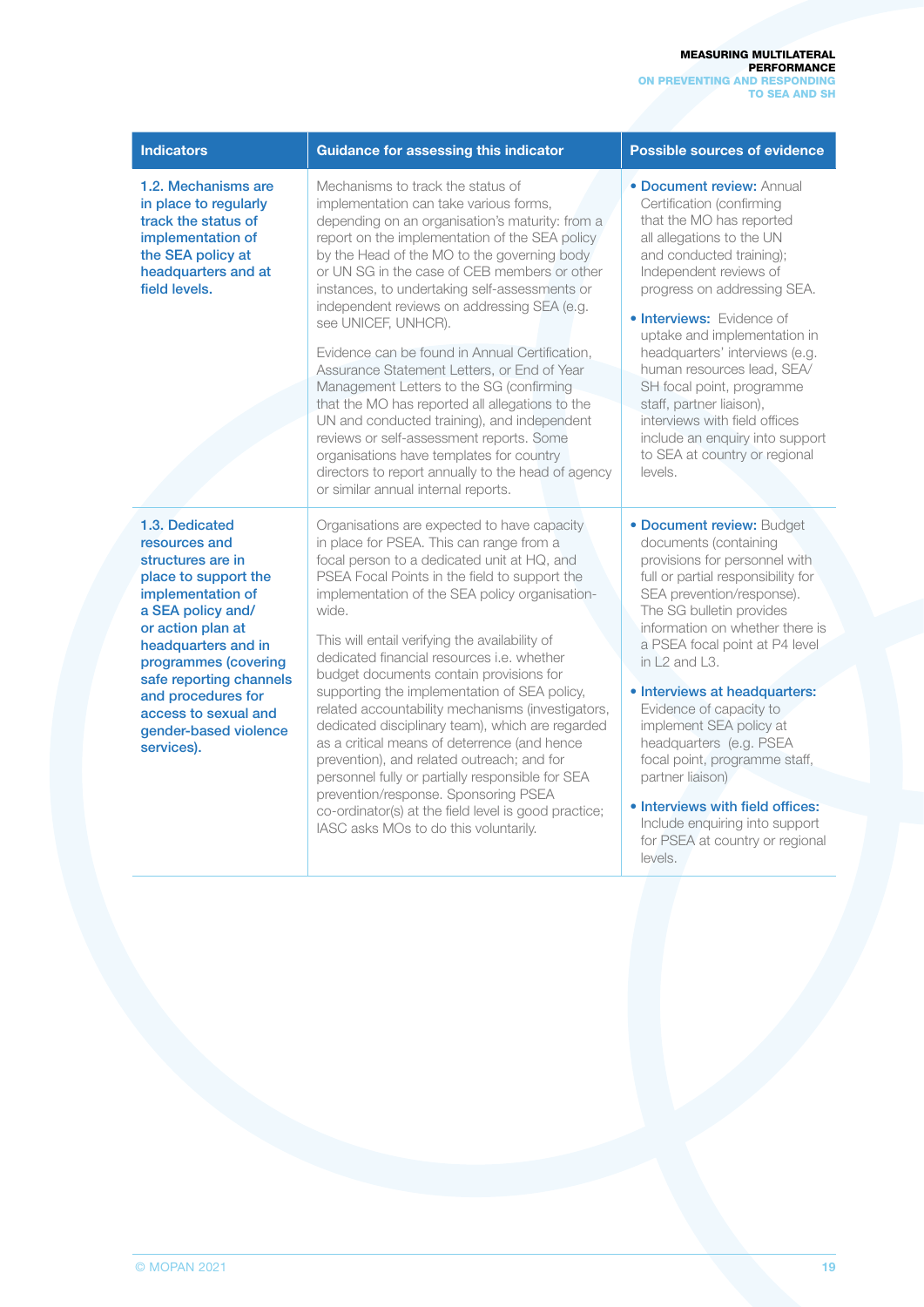| <b>Indicators</b>                                                                     | <b>Guidance for assessing this indicator</b>                                                                                                                                                                                                                                                                                                                                                                                                                                                                                                                                                                                                                                                                                                                                                                                                                                                                                                                                                                                                                                                                                                      | <b>Possible sources of evidence</b>                                                                                                                                                                                                                                                                                                                                                                                                                                                                               |
|---------------------------------------------------------------------------------------|---------------------------------------------------------------------------------------------------------------------------------------------------------------------------------------------------------------------------------------------------------------------------------------------------------------------------------------------------------------------------------------------------------------------------------------------------------------------------------------------------------------------------------------------------------------------------------------------------------------------------------------------------------------------------------------------------------------------------------------------------------------------------------------------------------------------------------------------------------------------------------------------------------------------------------------------------------------------------------------------------------------------------------------------------------------------------------------------------------------------------------------------------|-------------------------------------------------------------------------------------------------------------------------------------------------------------------------------------------------------------------------------------------------------------------------------------------------------------------------------------------------------------------------------------------------------------------------------------------------------------------------------------------------------------------|
| 1.4. Staff training<br>on SEA policies<br>is conducted with<br>adequate frequency.    | Training should be required by the organisation's<br>SEA policy/action plan.<br>Pre-deployment SEA training is mandatory for<br>all UN personnel. As of 11/2020, training and<br>e-learning on 'Prevention of SEA' are mandatory<br>for all peacekeeping, UN Secretariat, IOM,<br>UNAIDS, UNDP, UNFPA, UNHCR, UNICEF,<br>UNOPS, UNRWA, UN-Women, and WFP<br>personnel (see Fact Sheet on SG initiatives);<br>training should also be provided to contractors,<br>interns, consultants, etc.<br>Refresher training on the standards of conduct<br>should be annual and mandatory.<br>Ideally, dedicated PSEA training modules are<br>scenario-based, reviewed regularly, and go<br>beyond online training modules. Good practice<br>is considered to integrate these into standard<br>organisational training (e.g. induction, emergency<br>preparedness, security, etc.).                                                                                                                                                                                                                                                                         | • Document review: SEA<br>Policy/action plan with a<br>requirement for training;<br>training modules and<br>materials, especially standard<br>ones.<br>Communications from<br>management to all staff about<br>the training.<br><b>• Interviews</b> with staff (in the<br>field and at headquarters) to<br>verify the provision of training,<br>its uptake and effectiveness.<br>Interviews (with field offices<br>and at headquarters) can<br>probe the provision of training,<br>its uptake, and effectiveness. |
| 1.5. Awareness-raising<br>on SEA policies<br>is conducted with<br>adequate frequency. | Awareness-raising (in field operations) is done<br>in two ways - jointly with other organisations,<br>and by the MO itself. MOs are expected to<br>contribute to inter-agency efforts that entail<br>participatory processes with community<br>members and other associated stakeholders<br>to support understanding of SEAH, that it is<br>unacceptable by the organisations' standards,<br>and of the ways in which it can be reported.<br>These efforts, accessible to literate and illiterate<br>individuals, and adapted to each context in terms<br>of language, terminology and awareness of<br>cultural norms (that may be challenged) are most<br>important. In addition to this, an organisation also<br>needs to have capacity to do minimal outreach<br>independently through external communications<br>and carefully chosen focal points, so as to raise<br>beneficiary awareness on PSEA, access to<br>referral services, and reporting. This would also<br>include information about community-based<br>reporting mechanisms. "Adequate" frequency is<br>to be judged with respect to the organisation's<br>exposure to SEA risk. | • Examples of good practice:<br>Training modules developed<br>jointly for implementing<br>partners, community meetings,<br>radio spots, text messages,<br>communication of phone<br>numbers or email addresses<br>through which SEA can be<br>reported, and on community<br>complaint-based mechanisms.                                                                                                                                                                                                           |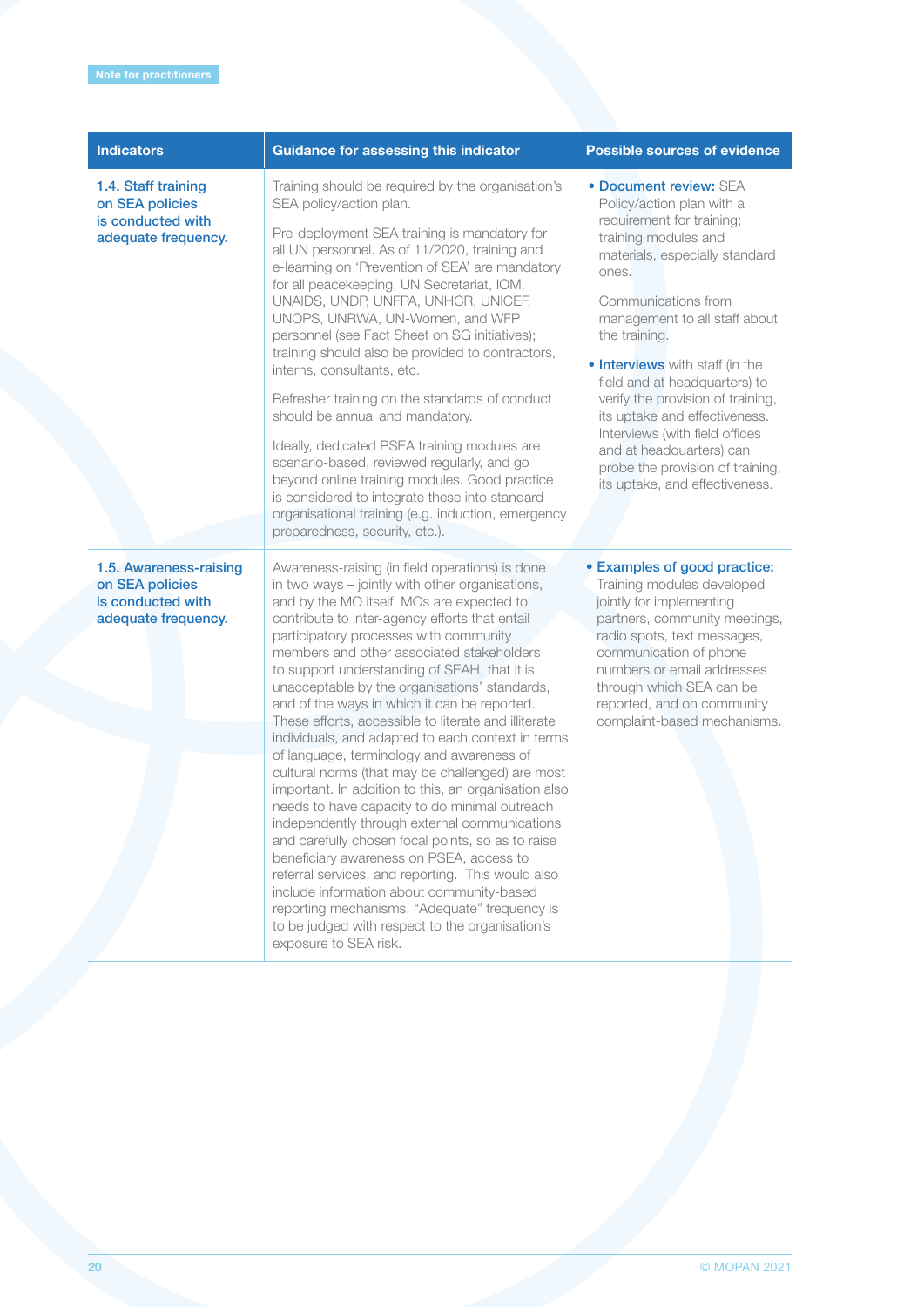|  | <b>Indicators</b>                                                                                                                                                                                                                                                                                                                            | <b>Guidance for assessing this indicator</b>                                                                                                                                                                                                                                                                                                                                                                                                                                                                                                                                                                                                                                                                                                                                                                              | <b>Possible sources of evidence</b>                                                                                                                                                                                                                                                                                                                                                                                                                           |
|--|----------------------------------------------------------------------------------------------------------------------------------------------------------------------------------------------------------------------------------------------------------------------------------------------------------------------------------------------|---------------------------------------------------------------------------------------------------------------------------------------------------------------------------------------------------------------------------------------------------------------------------------------------------------------------------------------------------------------------------------------------------------------------------------------------------------------------------------------------------------------------------------------------------------------------------------------------------------------------------------------------------------------------------------------------------------------------------------------------------------------------------------------------------------------------------|---------------------------------------------------------------------------------------------------------------------------------------------------------------------------------------------------------------------------------------------------------------------------------------------------------------------------------------------------------------------------------------------------------------------------------------------------------------|
|  | 1.6. The organisation<br>has clear standards<br>and due diligence<br>processes in place to<br>ensure that partners<br>prevent and respond to<br><b>SEA.</b> (For UN agencies:<br>the organisation has<br>undertaken steps<br>to implement the<br><b>UN Protocol on SEA</b><br><b>Allegations involving</b><br><b>Implementing Partners).</b> | The UN Protocol on SEA Allegations involving<br>Implementing Partners (2018) sets standards<br>for UN partners on SEA prevention, reporting,<br>investigations, and corrective action.<br>Implementing the Protocol entails steps such<br>as: updated partnership agreement templates to<br>include mandatory SEA clauses; a checklist for<br>screening IPs; a toolkit for partners, training, and<br>field monitoring. These can be covered through<br>the document review. An IASC training/learning<br>Package on Protection from Sexual Misconduct<br>(both SEA and SH) for UN partner organisations<br>was published in 2020 (led by IOM).                                                                                                                                                                           | <b>• Document review: Use of</b><br>template of implementing<br>partnership agreements<br>integrating SEA; annexes to<br>the annual SG report; staff<br>surveys.<br>• Headquarters and in-<br>country interviews: Internal<br>controllers, partnership<br>management to verify that<br>internal controls are applied to<br>all partners.<br>· Partner Ssurvey: Knowledge<br>and uptake of SEA policies.                                                       |
|  | 1.7. Intervention design<br>for programmes/<br>projects is based on<br>a contextual analysis<br>that includes the<br>potential risks of sexual<br>abuse and misconduct<br>with respect to host<br>populations.                                                                                                                               | The contextual analysis informing intervention<br>designs should include an analysis of potential<br>risks of SEA and misconduct. Programming tools<br>(e.g. country programmes, programme or project<br>design, etc.) explicitly include a requirement<br>to implement procedures for safeguarding<br>beneficiaries. In organisations that are exposed<br>to the risk of SEA, this risk analysis is expected<br>to feed into the corporate risk register.                                                                                                                                                                                                                                                                                                                                                                | • Document review:<br>Programming guidance, risk<br>management framework,<br>application of SEA and<br>gender-based risk assessment<br>in strategic planning (e.g.<br>existing gender country<br>analytics; data on gender<br>dynamics, existing service<br>provision for survivors), (child)<br>protection policy, staff survey.<br>• Interviews with risk<br>management focal points at<br>headquarters and in the field<br>and with field programme staff. |
|  | 1.8. The organisation<br>can demonstrate<br>its contribution to<br>interagency efforts to<br>prevent and respond<br>to SEA at field level,<br>and SEA policy/best<br>practice co-ordination<br>fora at headquarters<br>level.                                                                                                                | Inter-agency co-ordination, collaboration,<br>harmonised approaches and lesson learning are<br>crucial for the success of PSEA. Organisations<br>are expected to show a commitment (corporate<br>statement) to participate in such inter-agency<br>collaboration to prevent, investigate, and report<br>on SEA.<br>At HQs, this means participating in the IASC,<br>High Level Steering Group on SEA or similar<br>mechanisms. The submission of a SEA action<br>plan to the UN Office of Special Co-ordinator or a<br>formal endorsement of IASC minimum standards<br>on SEA/SG bulletin would attest to this intent.<br>In field operations, these contributions include<br>participation in and support to inter-agency<br>country structures such as PSEA Networks/Task<br>Forces and having dedicated co-ordinators. | <b>• Document review:</b> To identify<br>international commitments<br>regarding participation in<br>related interagency processes.<br>• Document review and<br><b>Interviews: Participation in</b><br>interagency processes to<br>prevent and combat SEA<br>(IASC, HLSG, etc.).<br><b>. Interviews</b> with task force<br>focal point(s) and possibly<br>PSEA focal points in the field.                                                                      |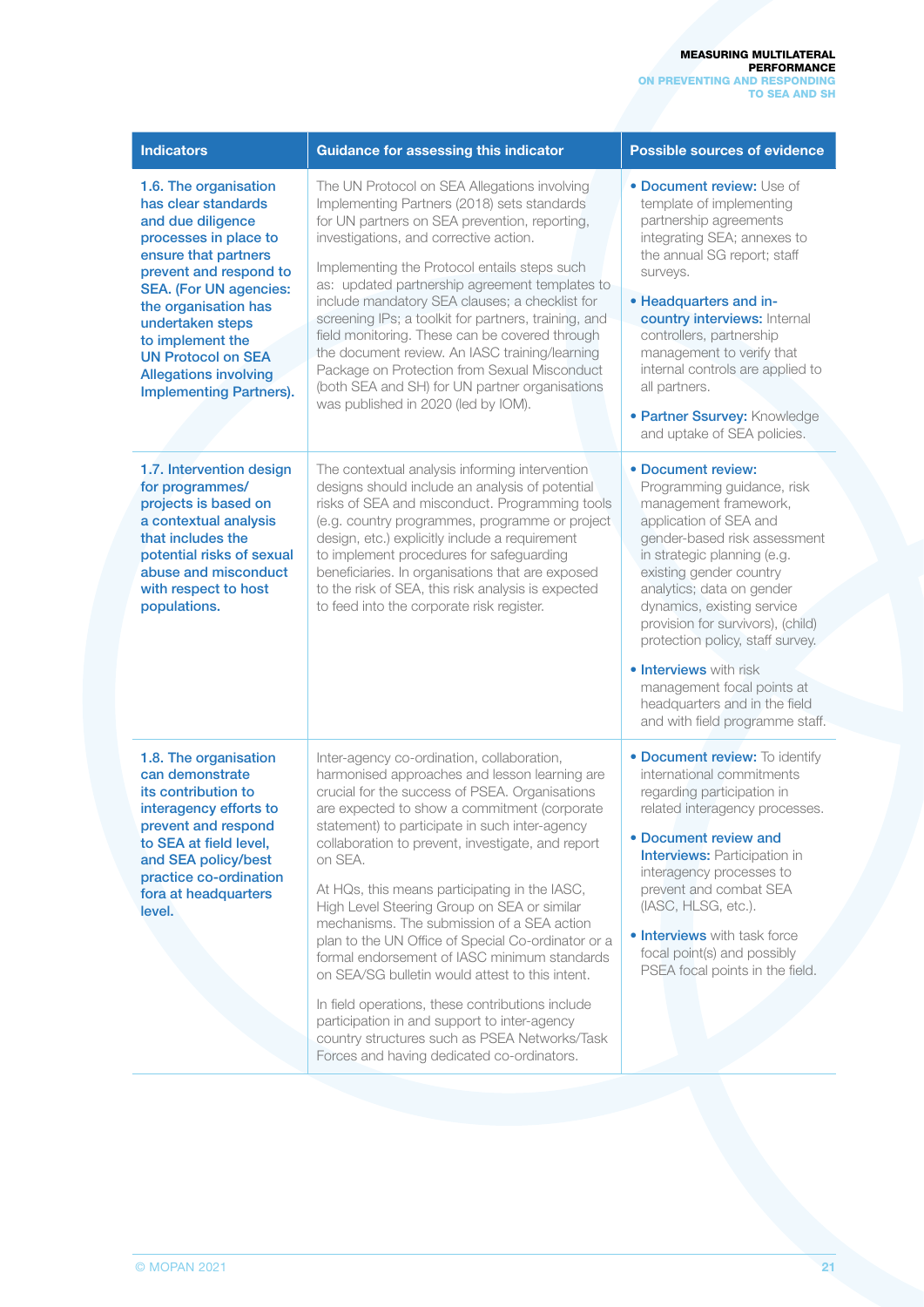| <b>Indicators</b>                                                                                                                                                                                                                   | <b>Guidance for assessing this indicator</b>                                                                                                                                                                                                                                                                                                                                                                                                                                                                                                                                                                                                                                                                                                                                                                                                                                                                                                                                                                                                                                                                                                              | <b>Possible sources of evidence</b>                                                                                                                                                                                                                                                                                                                                        |
|-------------------------------------------------------------------------------------------------------------------------------------------------------------------------------------------------------------------------------------|-----------------------------------------------------------------------------------------------------------------------------------------------------------------------------------------------------------------------------------------------------------------------------------------------------------------------------------------------------------------------------------------------------------------------------------------------------------------------------------------------------------------------------------------------------------------------------------------------------------------------------------------------------------------------------------------------------------------------------------------------------------------------------------------------------------------------------------------------------------------------------------------------------------------------------------------------------------------------------------------------------------------------------------------------------------------------------------------------------------------------------------------------------------|----------------------------------------------------------------------------------------------------------------------------------------------------------------------------------------------------------------------------------------------------------------------------------------------------------------------------------------------------------------------------|
| 1.9. The number of SEA<br>allegations, related<br>basic information<br>and actions taken<br>are reported (for UN<br>agencies: in line with<br><b>UN standards for</b><br>reporting and including<br>implementing partner<br>cases). | This indicator assesses the organisation's<br>reporting on allegations. The MO is expected to<br>report publicly on SEA allegations (aggregated<br>from formal and informal reporting channels),<br>and actions taken. UN entities report through<br>the UN SG's reporting system (20 entities as of<br>$12/2019$ ).<br>To prevent re-hiring, MOs should also share<br>this information via the Clear Check database<br>(UN CEB entities), Inter-Agency Misconduct<br>Disclosure Scheme by the Steering Committee<br>for Humanitarian Response (other MOs), or<br>similar initiatives.                                                                                                                                                                                                                                                                                                                                                                                                                                                                                                                                                                    | • Document review: For the<br>UN, an annual certification<br>letter to the governing body<br>and SG that all credible<br>allegations have been<br>reported and that training<br>is offered; publications by<br>the ombudsman's office<br>and ethics office, reporting<br>available SG Annual Report<br>annexes and staff survey.<br>UN system-wide data on<br>allegations. |
| 1.10. The organisation<br>takes prompt action on<br><b>SEA allegations.</b>                                                                                                                                                         | This indicator assesses the timeliness of the<br>organisation's response to SEA complaints. One<br>of the bases i.e. the IASC Plan for Accelerating<br>Protection from SEA in Humanitarian Response<br>at Country Level, aims to provide prompt, quality<br>assistance to all victims/survivors of SEA.<br>No hard benchmarks exist for assessing<br>timeliness (given that cases vary in complexity),<br>but there should be evidence of best efforts to<br>respond to complaints in a timely manner.                                                                                                                                                                                                                                                                                                                                                                                                                                                                                                                                                                                                                                                    | • Document review: For UN<br>bodies, UN system-wide data<br>on allegations.<br>• Interviews with SEA<br>prevention case managers,<br>investigations offices, and<br>other staff.                                                                                                                                                                                           |
| 1.11. The organisation<br>has a victims' rights<br>function in place for<br>SEA, either as a stand-<br>alone or as part of<br>existing structures, in<br>line with its exposure to<br>SEA.                                          | This indicator uses the availability of a victim<br>support function as a proxy for the organisation's<br>capacity to assist victims/survivors in a manner<br>seeking to uphold their rights, dignity and well-<br>being. It asks whether the organisation has the<br>capacity to respect the requirements specific<br>to SEA cases (e.g. a different approach to<br>investigations, ensure that victims/survivors<br>are informed of the progress and outcomes of<br>actions or processes that concern them) and is<br>taking these seriously.<br>The function's role is to refer SEA survivors<br>to safe and confidential victim assistance. As<br>of late 2020, there are 4 Field Victims' Rights<br>Advocates, many gender-based violence<br>assistance and referral functions in the field and<br>other structures.<br>A better measure would be the implementation<br>of the Protocol on providing assistance to<br>SEA victims, published in February 2020 and<br>transmitted to all Resident Co-ordinators.<br>Although it is too early to measure compliance,<br>it may be interesting to ask how an organisation<br>intends to implement this. | <b>• Document review:</b> To assess<br>that a victims' rights function<br>exists, verify services available<br>to all personnel and affected<br>individuals.<br>• Interviews with staff in the<br>field and at headquarters to<br>determine the uptake and<br>quality of services.                                                                                         |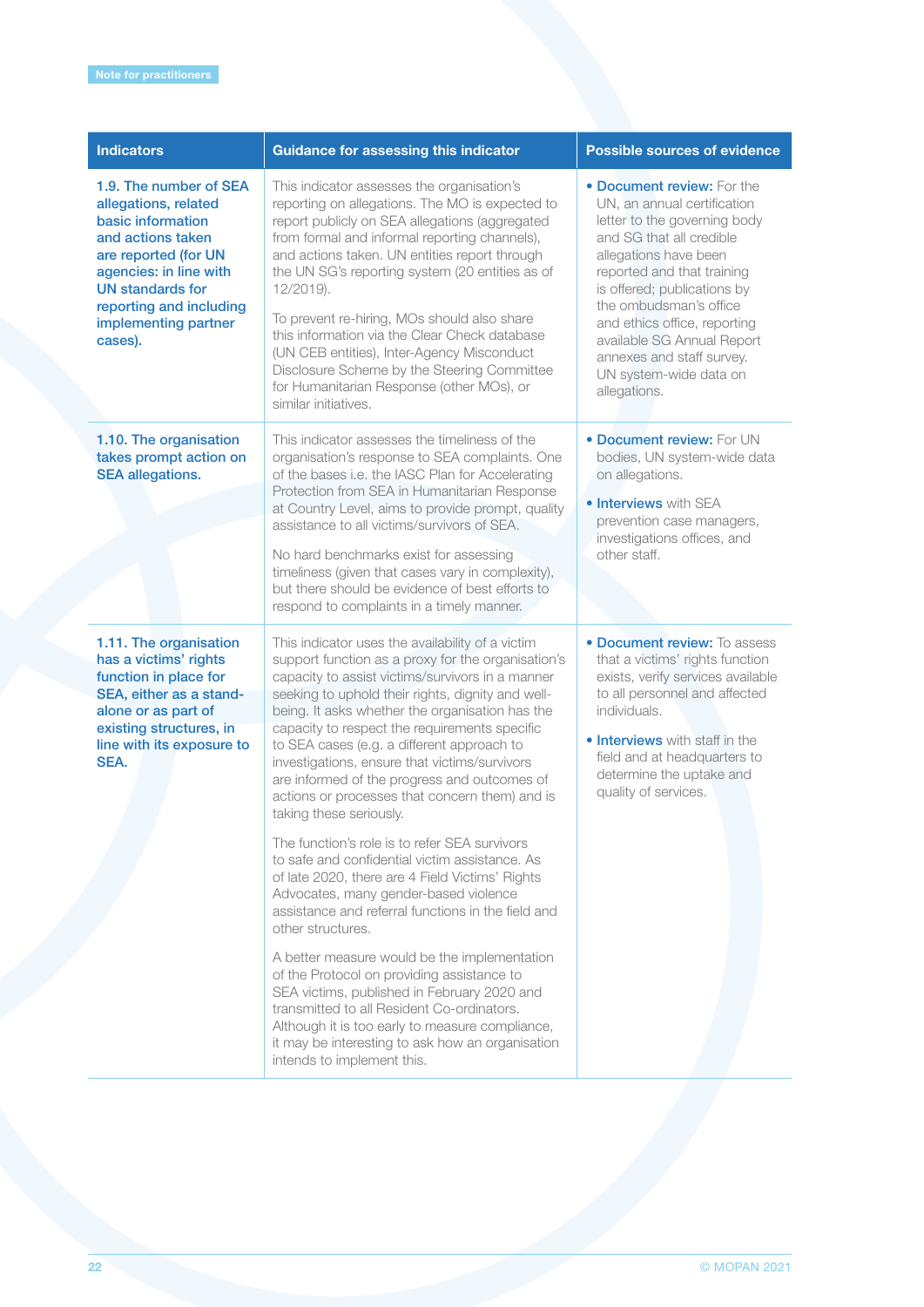#### MEASURING MULTILATERAL PERFORMANCE

ON PREVENTING AND RESPONDING TO SEA AND SH

<span id="page-24-0"></span>

|                                                                                                                                                                                                          | 2. Prevention of, and response to sexual harassment                                                                                                                                                                                                                                                                                                                                                                                                                                                                                                                                                                                                                                                                                                                                                             |                                                                                                                                                                                                                                                                                                                                                                                                                                                                                                |
|----------------------------------------------------------------------------------------------------------------------------------------------------------------------------------------------------------|-----------------------------------------------------------------------------------------------------------------------------------------------------------------------------------------------------------------------------------------------------------------------------------------------------------------------------------------------------------------------------------------------------------------------------------------------------------------------------------------------------------------------------------------------------------------------------------------------------------------------------------------------------------------------------------------------------------------------------------------------------------------------------------------------------------------|------------------------------------------------------------------------------------------------------------------------------------------------------------------------------------------------------------------------------------------------------------------------------------------------------------------------------------------------------------------------------------------------------------------------------------------------------------------------------------------------|
| <b>Indicators</b>                                                                                                                                                                                        | <b>Guidance for assessing this indicator</b>                                                                                                                                                                                                                                                                                                                                                                                                                                                                                                                                                                                                                                                                                                                                                                    | <b>Possible sources of evidence</b>                                                                                                                                                                                                                                                                                                                                                                                                                                                            |
| 2.1. Organisation-<br>specific dedicated<br>policy and/or codes of<br>conduct addressing SH<br>are available, aligned to<br>international standards<br>and applicable to all<br>categories of personnel. | The organisation has an organisation-specific<br>policy for SH in place. For UN entities, the<br>policy aligns with the SG bulletin from 2019 (ST/<br>SGB/2019/8), with the 2018 UN Model Policy on<br>sexual harassment, and other good practice (e.g.<br>UN Women, "Towards an End to SH" pps. 8-9).<br>Action plans are good practice especially when a<br>policy is first issued, but they are not mandatory.<br>Codes of conduct - that make the signatures<br>of personnel mandatory, in the ideal - should<br>explicitly rule out SH. Ideally, MO management<br>has appointed an individual/oversight body to<br>regularly review policy implementation, identify<br>lessons learned and best practices and ensure<br>that the SH policy is a living document that is<br>adapted and improved over time. | <b>• Document review: Available</b><br>policies and action/<br>implementation plans,<br>organisation-specific policy,<br><b>UN: Annual Action Plan</b><br>(submitted to the SG).                                                                                                                                                                                                                                                                                                               |
| 2.2. Mechanisms are in<br>place to regularly track<br>the status of SH policy<br>implementation at HQ<br>and at field levels.                                                                            | The MO should be reporting on the<br>implementation of its SH policy as part of<br>its regular annual reporting to its Executive<br>Board (UN Funds and Programmes), the GA<br>(UN agencies), or a similar body (other MOs).<br>Documentary evidence can be found in the<br>Board agenda (standard item), independent<br>reviews of progress addressing SH, and<br>independent expert reviews.<br>Headquarters interviews can reveal evidence of<br>uptake and implementation (e.g. HR lead, SH<br>focal point, programme staff, partner liaison);<br>field staff interviews can indicate the degree of<br>policy implementation at country/regional levels,<br>provided that administrative, junior and national<br>staff and staff unions are included.                                                       | • Document review:<br>Independent reviews of<br>progress in addressing SH,<br>independent expert reviews.<br>• Headquarters interviews:<br>Evidence of uptake and<br>implementation (e.g. Human<br>resources lead, SH focal point,<br>programme staff, partner<br>liaison).<br>· Field staff interviews: Enquire<br>about policy implementation<br>at country or regional levels.<br>Go beyond HR and towards<br>administrative, junior grades<br>and national staff and staff<br>unions, etc. |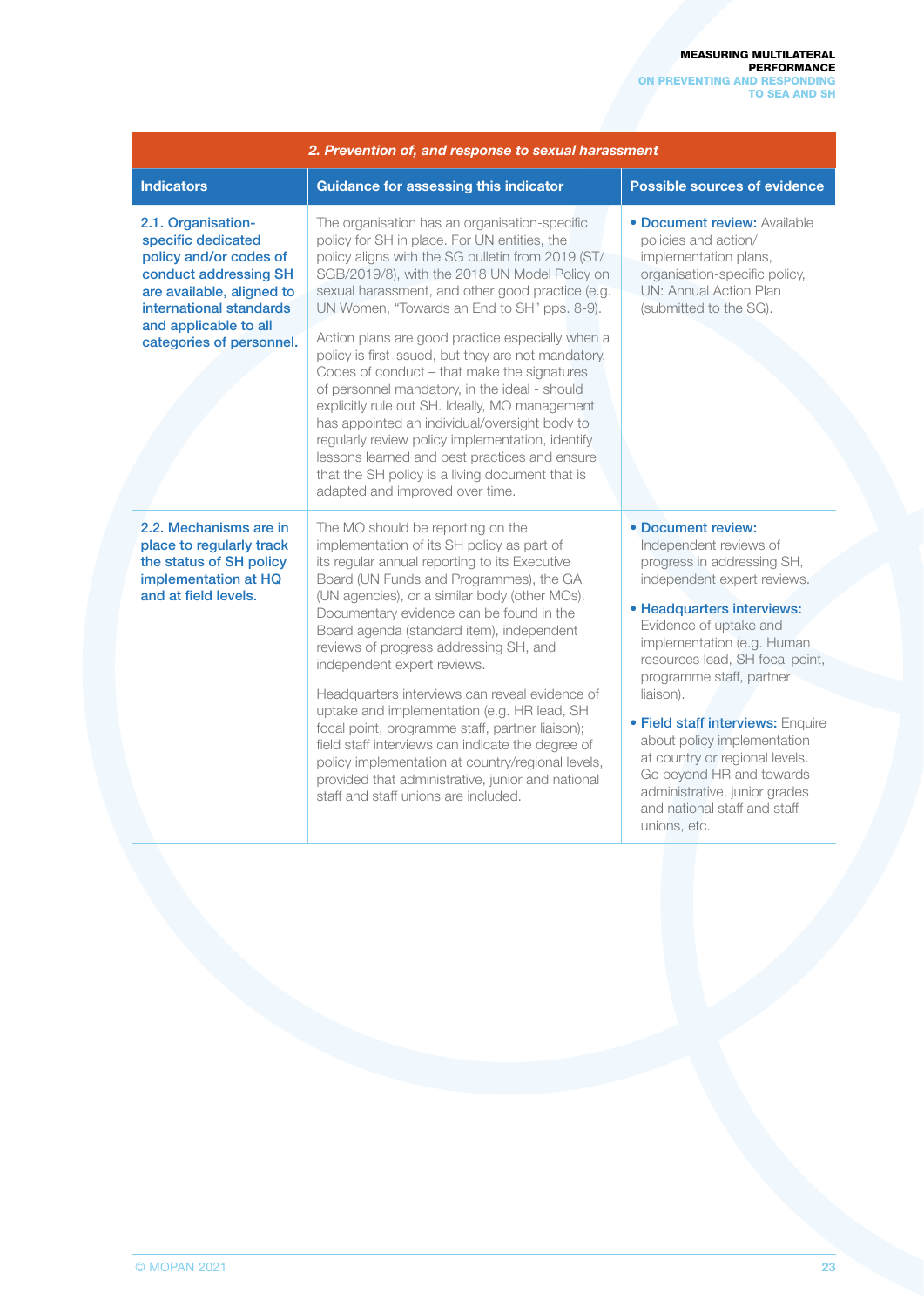| <b>Indicators</b> |  |  |
|-------------------|--|--|
|                   |  |  |

2.3. The organisation has a holistic mechanism in place to support the implementation of its SH policy, with clearly identified roles and structures.

#### Guidance for assessing this indicator **Possible sources of evidence**

It is important that an MO have a clear mechanism to support the implementation of SH policy, and that it be holistic, i.e. include all HQ divisions and the field level.

This can be a standing committee or group of focal persons, or a dedicated body in place to support the implementation of SH policy at HQ and field. However, it should not consist of a single individual.

This body should have a mandate to co-ordinate the necessary response. For instance, protective action may require co-ordination among several divisions, including HR, a disciplinary team, staff counsellor/medical, legal, investigations, etc.

• Document review: Check available policies, action/ implementation plans, risk registers, management letters, gender policies/ strategies for SH to find roles/responsibilities. Budget documents (provisions for personnel with full or partial responsibility for SH prevention/response). Independent reviews of progress on addressing SH.

• Headquarters interviews: Probe for evidence of clear responsibilities in implementation at HQ (e.g. HR lead, SH or joint SEAH focal point, programme staff, etc.).

### • Interviews with field offices:

Include enquiry into a holistic approach to implementation at headquarters (Human resources lead, SH or joint SEA/SH focal point, programme staff, etc.) and support to SH capacity at country or regional levels.

• Document review: Budget documents (provisions for personnel with full or partial responsibility related to SH prevention/response; and their operational budget).

2.4. The organisation has resources in place for implementing its SH policy/guidelines at headquarters and in the field.

The organisation allocates appropriate financial and human resources to its SH implementation mechanism. Resources should be dedicated to accountability mechanisms (investigators, dedicated disciplinary team), which are regarded as a critical means of deterrence/prevention of SH. Where the same function supports persons affected by SEA and SH, it should have the means to address both distinctly.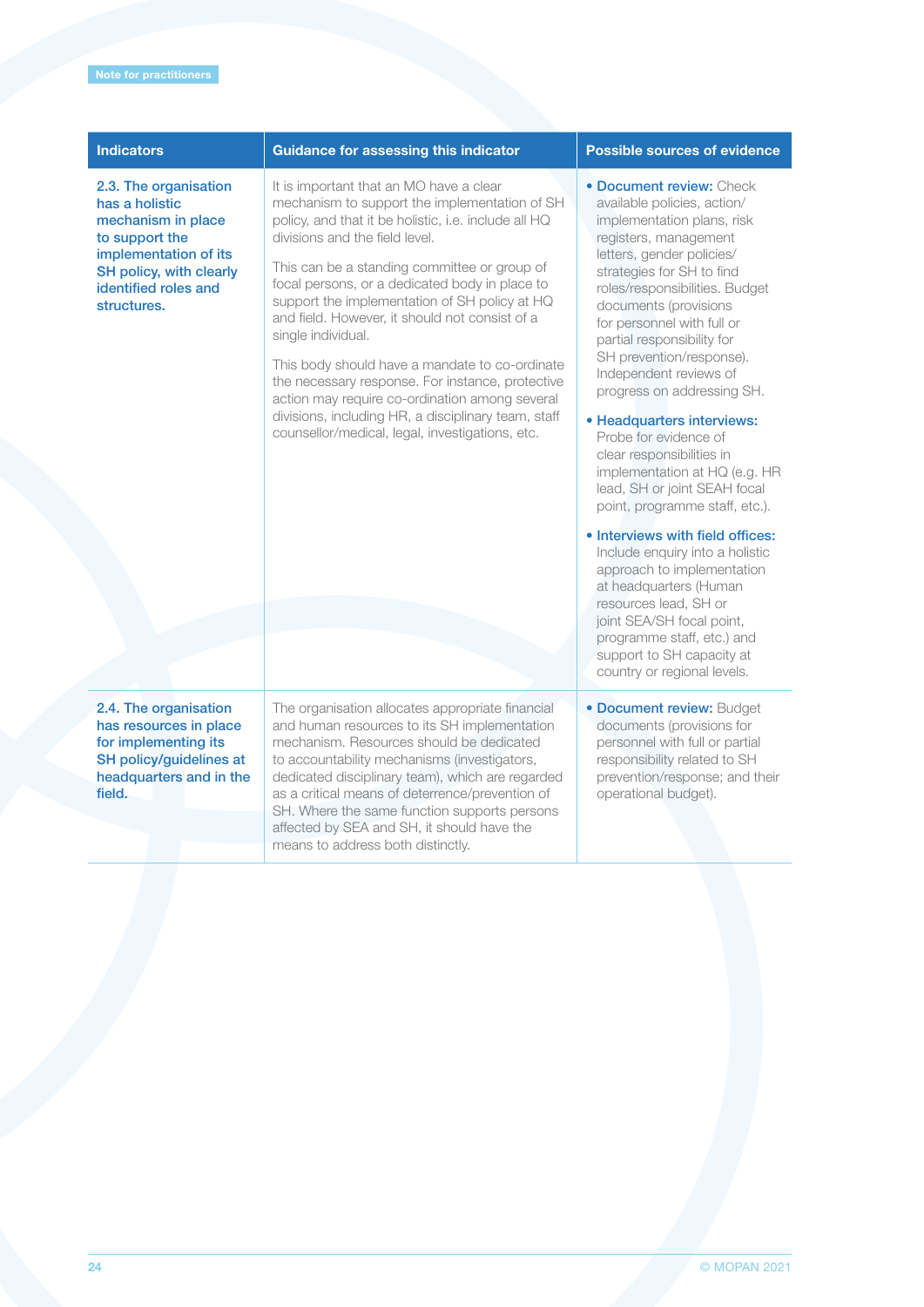| <b>Indicators</b>                                                                                                                                                                                                 | <b>Guidance for assessing this indicator</b>                                                                                                                                                                                                                                                                                                                                                                                                                                                                                                                                                                                                                                                                                                                                                                       | <b>Possible sources of evidence</b>                                                                                                                                                                                                                                                                                                                                                                                                                                                                                                                                                                                                                                                                                                                                 |
|-------------------------------------------------------------------------------------------------------------------------------------------------------------------------------------------------------------------|--------------------------------------------------------------------------------------------------------------------------------------------------------------------------------------------------------------------------------------------------------------------------------------------------------------------------------------------------------------------------------------------------------------------------------------------------------------------------------------------------------------------------------------------------------------------------------------------------------------------------------------------------------------------------------------------------------------------------------------------------------------------------------------------------------------------|---------------------------------------------------------------------------------------------------------------------------------------------------------------------------------------------------------------------------------------------------------------------------------------------------------------------------------------------------------------------------------------------------------------------------------------------------------------------------------------------------------------------------------------------------------------------------------------------------------------------------------------------------------------------------------------------------------------------------------------------------------------------|
| 2.5. The organisation<br>has clearly identifiable<br>support channels in<br>place for SH victims and<br>clear responsibilities for<br>following up with them,<br>and a body that<br>co-ordinates the<br>response. | Organisations need clearly established and<br>identifiable channels for victims/survivors to<br>report their needs/concerns and obtain advice.<br>These should include clearly established<br>responsibilities for following up with victims/<br>survivors. Having a case manager in place<br>is good practice. Where the same function<br>supports persons affected by SEA and SH,<br>it should have procedures for addressing the<br>distinct needs of each class of affected individual.<br>Organisations need an appropriate body/<br>standing committee to co-ordinate the necessary<br>response because protective action may require<br>co-ordination among several divisions (e.g. HR,<br>Staff Counsellor, Medical, Legal, Investigations,<br>etc.) and clearly established accountability<br>mechanisms. | <b>• Document review: Services</b><br>available to (all) personnel and<br>affected individuals; check<br>available policies and action<br>or implementation plans, risk<br>registers, management letters,<br>gender policies/strategies, as<br>well as budgets to find roles/<br>responsibilities, and services<br>available to (all) personnel and<br>individuals affected by SH.<br>• Headquarters<br>interviews: Evidence<br>of clear responsibilities<br>in implementation at<br>headquarters (e.g. HR lead,<br>SH or joint SEA/SH focal point,<br>programme staff, etc.).<br>• Interviews with field offices:<br>Include enquiry into capacity<br>to support on SH matters at<br>country or regional levels and<br>to determine service uptake<br>and quality. |
| 2.6. All managers<br>have received training<br>on preventing and<br>responding to SH, and<br>all staff has been trained<br>to set behavioural<br>expectations (including<br>on SH).                               | It is good practice to have dedicated SH<br>training modules for managers whether stand-<br>alone or incorporated into the MO's broader<br>management/leadership training. In the UN,<br>in line with the Model Policy on SH, staff are<br>required to undertake mandatory training,<br>including during induction or on-boarding, to set<br>behavioural expectations, and to attend other<br>training opportunities related to SH to the extent<br>possible. An IASC training / learning Package on<br>Protection from Sexual Misconduct (both SEA<br>and SH) for UN partner organisations has been<br>published in 2020 (led by IOM).                                                                                                                                                                            | · Document review: Training<br>modules and materials, annual<br>report on training delivered,<br>action plans, management<br>letters, risk register (mitigation),<br>and staff survey.<br><b>• Interviews</b> (field and<br>headquarters) to verify<br>the provision, uptake and<br>effectiveness of training.                                                                                                                                                                                                                                                                                                                                                                                                                                                      |
|                                                                                                                                                                                                                   | It is good practice for SH training to be scenario-<br>based, go beyond an online training module,<br>include a bystander approach, and be repeated<br>(refresher courses). Organisations should<br>also raise awareness of SH through internal<br>communications. Documentary evidence can be<br>found in training modules and materials and in<br>annual reports on training delivered, action plans,<br>management letters, risk register (mitigation),<br>staff surveys. Interviews at headquarters and with<br>field offices can be used to probe the provision of<br>training, its uptake and effectiveness.                                                                                                                                                                                                 |                                                                                                                                                                                                                                                                                                                                                                                                                                                                                                                                                                                                                                                                                                                                                                     |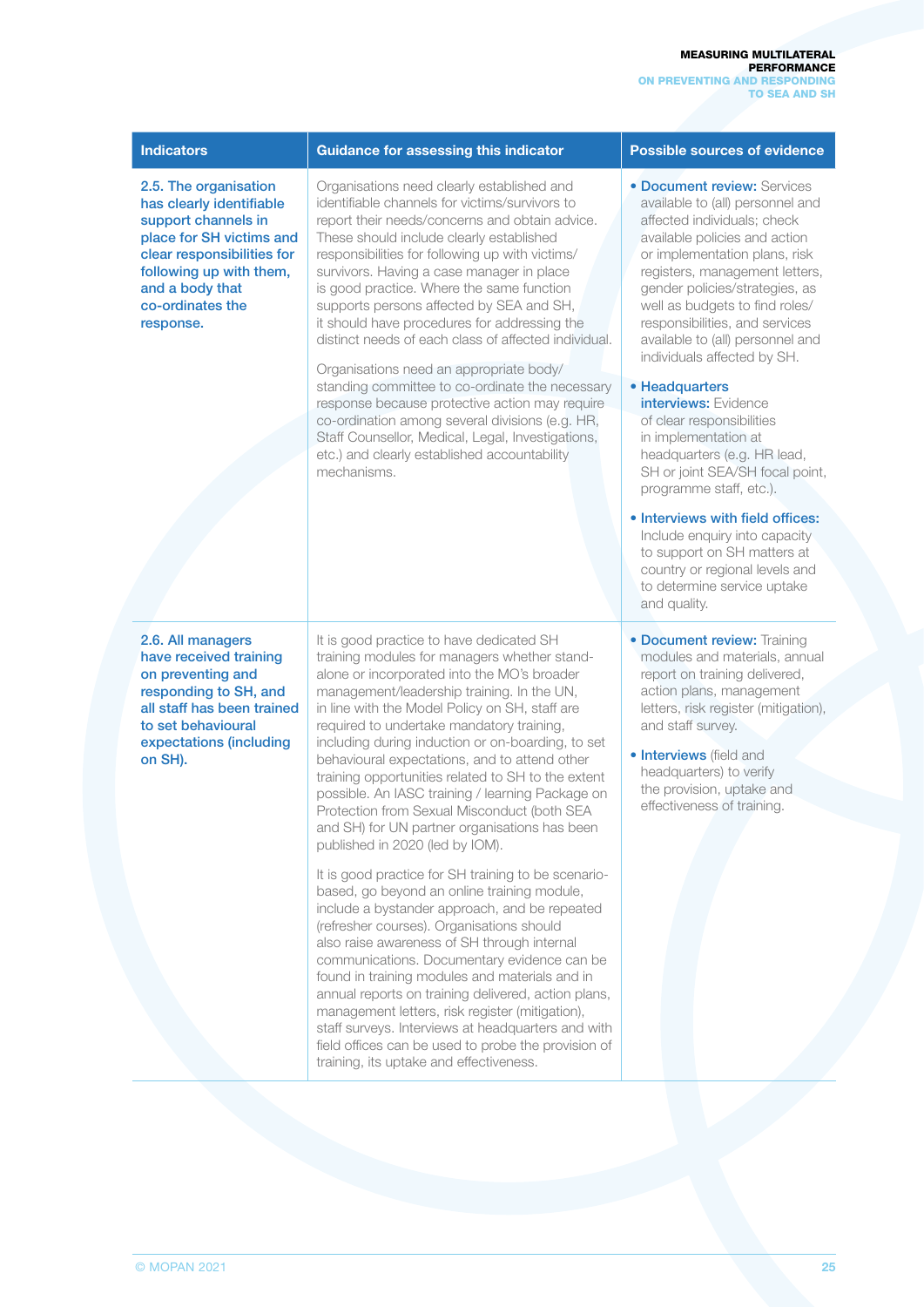| <b>Indicators</b>                                                                                                                        | <b>Guidance for assessing this indicator</b>                                                                                                                                                                                                                                                                                                                                                                                                                                                                                                                                                                                                                                                                                                                                                                                                                                                                                                                             | <b>Possible sources of evidence</b>                                                                                                                                                                                                                                                                                                                                                                                                                                                                             |
|------------------------------------------------------------------------------------------------------------------------------------------|--------------------------------------------------------------------------------------------------------------------------------------------------------------------------------------------------------------------------------------------------------------------------------------------------------------------------------------------------------------------------------------------------------------------------------------------------------------------------------------------------------------------------------------------------------------------------------------------------------------------------------------------------------------------------------------------------------------------------------------------------------------------------------------------------------------------------------------------------------------------------------------------------------------------------------------------------------------------------|-----------------------------------------------------------------------------------------------------------------------------------------------------------------------------------------------------------------------------------------------------------------------------------------------------------------------------------------------------------------------------------------------------------------------------------------------------------------------------------------------------------------|
| 2.7. Several<br>mechanisms can be<br>accessed to seek<br>advice, pursue informal<br>resolution, or formally<br>report allegations of SH. | This element assesses whether survivors of SH<br>can use a range of informal and/or anonymous<br>mechanisms to address SH, from seeking<br>advice, counselling, medical care, managerial<br>intervention, informal resolution to formal<br>complaint mechanisms. This can involve an<br>ombudsman or other officials (see element 3). It<br>is important that these channels have gender-<br>sensitive reporting mechanisms and processes<br>in place, and that evidence shows that they are<br>being used.<br>An anti-retaliation policy should be applicable to<br>both formal and informal reporting processes,<br>and be respected. Documentary evidence on<br>mechanisms in place can include the MO's<br>website, reports of the ethics office and the<br>ombudsman's office, staff perception surveys,<br>SH information brochures. Headquarters and<br>field interviews could provide evidence of<br>use and trust in formal and informal reporting<br>channels. | <b>• Document review: Complaint</b><br>mechanisms in place (e.g.<br>website, ethics office report,<br>ombudsman's office report,<br>SG Annex 1), review of staff<br>perception study/survey,<br>informational brochures, etc.<br>• Headquarters and field<br><b>interviews:</b> Evidence that<br>formal and informal reporting<br>channels are used.                                                                                                                                                            |
| 2.8. The organisation<br>ensures that it acts<br>in a timely manner on<br>formal complaints of SH<br>allegations.                        | There is no universal/professional standard for<br>assessing the timeliness of an investigation or<br>disciplinary process in response to a complaint.<br>Timeliness will have to be judged. The best time<br>indicator is how long the organisation takes to<br>impose a disciplinary measure after a formal<br>complaint has been made. To measure that an<br>MO makes its best effort, it is important to find<br>out whether/how the MO monitors timeliness so<br>as to understand its own bottlenecks and learn<br>for the future.                                                                                                                                                                                                                                                                                                                                                                                                                                  | · Documentary evidence:<br>Includes reporting by the<br>ombudsman's office, ethics<br>office, staff surveys, etc.<br>Interviews can provide<br>information on timeliness<br>(average number of days<br>for response, and efforts to<br>improve timeliness).<br>• Document review: Reporting<br>and publications by the<br>ombudsman's office the ethics<br>office.<br>• Interviews: Timeliness<br>(average number of days for<br>response, efforts to improve<br>timeliness).<br>• Staff surveys, if available. |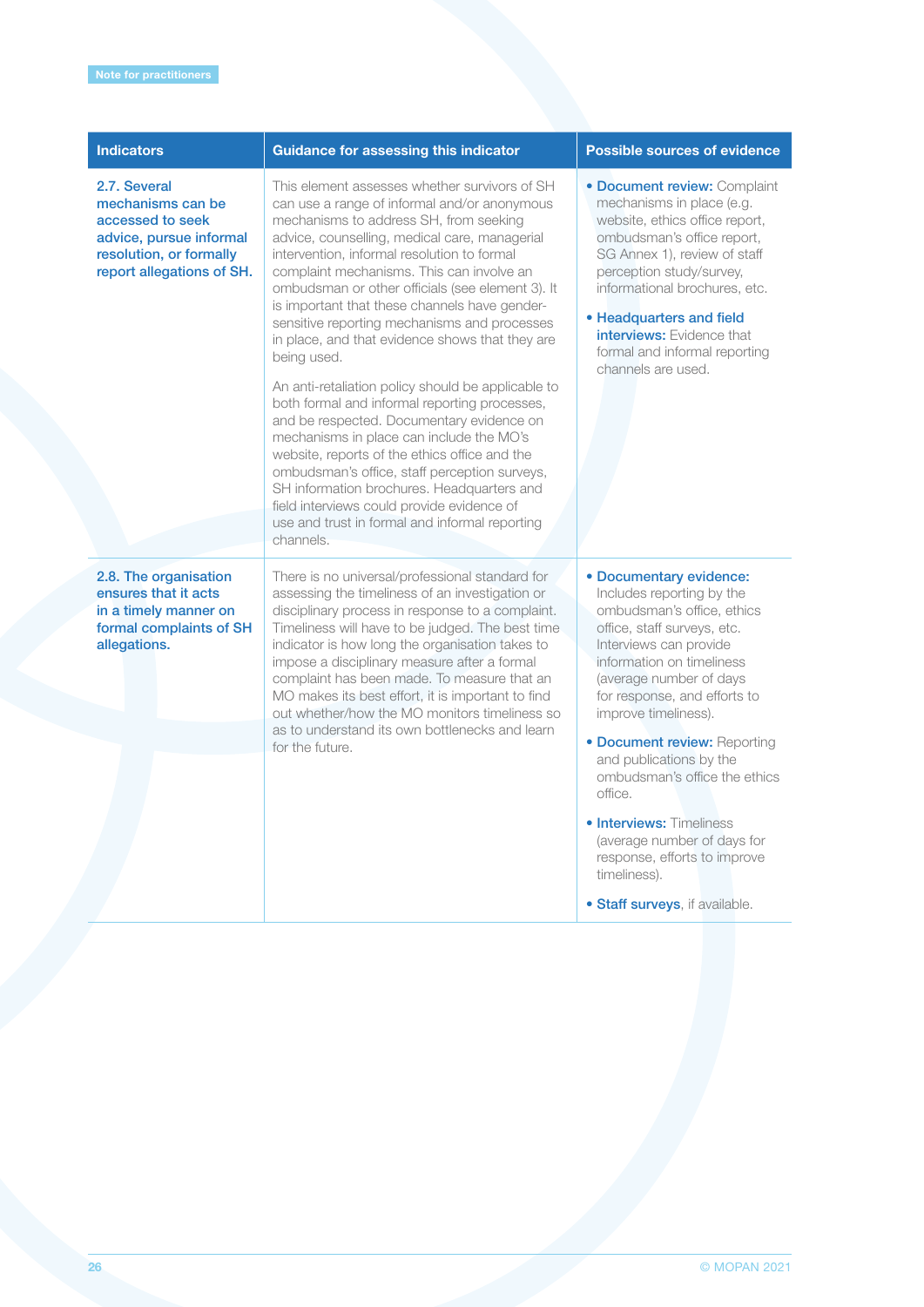<span id="page-28-0"></span>

| <b>Indicators</b>                                                                                                   | <b>Guidance for assessing this indicator</b>                                                                                                                                                                                                                                                                                                                                                                                                          | <b>Possible sources of evidence</b>                                                                                                                                                                                                                                  |
|---------------------------------------------------------------------------------------------------------------------|-------------------------------------------------------------------------------------------------------------------------------------------------------------------------------------------------------------------------------------------------------------------------------------------------------------------------------------------------------------------------------------------------------------------------------------------------------|----------------------------------------------------------------------------------------------------------------------------------------------------------------------------------------------------------------------------------------------------------------------|
| 2.9. The organisation<br>transparently reports<br>the number and nature<br>of actions taken in<br>annual reporting. | This indicator looks into how the MO reports on<br>its handling of SH cases.<br>MOs can be expected to report on SH cases and<br>responses annually to the GA (UN agencies), the<br>Executive Board (UN funds and programmes) or<br>equivalent, in an anonymised manner. Although<br>annual disciplinary reports are often Board-<br>internal, the essence of reporting on misconduct,<br>including SH, should be made public in annual<br>reporting. | <b>• Document review: Annual</b><br>compendium of disciplinary<br>measures (UN Office of<br>Human Resources), Annual<br>Disciplinary Reports (for non-<br>UN organisations), Annual<br>report to the Executive Board<br>(UN funds and programmes),<br>or equivalent. |
|                                                                                                                     | UN agencies also report data through the SG's<br>compendium of disciplinary measures. MOs<br>are expected to share this information with all<br>personnel.                                                                                                                                                                                                                                                                                            |                                                                                                                                                                                                                                                                      |
|                                                                                                                     | To comply with due process requirements and<br>to respect the confidentiality of those involved,<br>MOs tend to report on their disciplinary cases<br>(including SH) in an anonymised manner,<br>providing information on the nature of the case,<br>time between complaint and disciplinary action,<br>and the type of disciplinary action taken.                                                                                                    |                                                                                                                                                                                                                                                                      |

| 3. Indicators applicable to both SEA and SH                                                                                                                                           |                                                                                                                                                                                                                                                                                                                                                                                                                                                                                                                                                                                                                                                                                                                                                                                                                     |                                                                                                                                                                                                                                                            |  |
|---------------------------------------------------------------------------------------------------------------------------------------------------------------------------------------|---------------------------------------------------------------------------------------------------------------------------------------------------------------------------------------------------------------------------------------------------------------------------------------------------------------------------------------------------------------------------------------------------------------------------------------------------------------------------------------------------------------------------------------------------------------------------------------------------------------------------------------------------------------------------------------------------------------------------------------------------------------------------------------------------------------------|------------------------------------------------------------------------------------------------------------------------------------------------------------------------------------------------------------------------------------------------------------|--|
| <b>Indicators</b>                                                                                                                                                                     | <b>Guidance for assessing this indicator</b>                                                                                                                                                                                                                                                                                                                                                                                                                                                                                                                                                                                                                                                                                                                                                                        | <b>Possible sources of evidence</b>                                                                                                                                                                                                                        |  |
| 3.1. Accountabilities<br>and responsibilities for<br>protecting from SEA and<br>SH are clearly allocated<br>in the organisation's<br>management;<br>leadership is held to<br>account. | The organisation's senior management takes<br>ownership of the SEA and SH policies and<br>responsibility for implementing them. The<br>terms of reference for senior managers include<br>accountability for implementing SEA and SH<br>measures.                                                                                                                                                                                                                                                                                                                                                                                                                                                                                                                                                                    | <b>• Document review: Policies</b><br>and action/implementation<br>plans, organisation-specific<br>policy; terms of reference for<br>senior managers; corporate<br>communications to staff on<br>SEA/SH, etc.<br>• Interviews with staff and<br>management |  |
| 3.2. Organisational<br>culture supports<br>protection from SEA<br>and SH                                                                                                              | The values an organisations upholds, the<br>behaviours it promotes, its openness and<br>transparency, and whether or not it encourages,<br>challenges and addresses power imbalances,<br>are all crucial for SEA and SH but difficult to<br>measure. The CHS Alliance Handbook for<br>implementing PSEAH describes an organisational<br>culture that supports protection from SEA<br>and SH as one where "staff understand the<br>organisation's shared values that help to prevent<br>SEAH; staff have the opportunity to discuss and<br>challenge attitudes, behaviours and practice<br>that underpin SEAH; senior leadership models<br>the organisation's shared values which help to<br>prevent SEAH, and the organisation's policies<br>and practices address issues of gender, diversity<br>and empowerment." | <b>• Document review: Corporate</b><br>messages, communications,<br>annual self-assessment on<br>implementing the UN System-<br>Wide Action Plan for Gender<br>Equality.<br><b>. Interviews</b> with staff and<br>management.                              |  |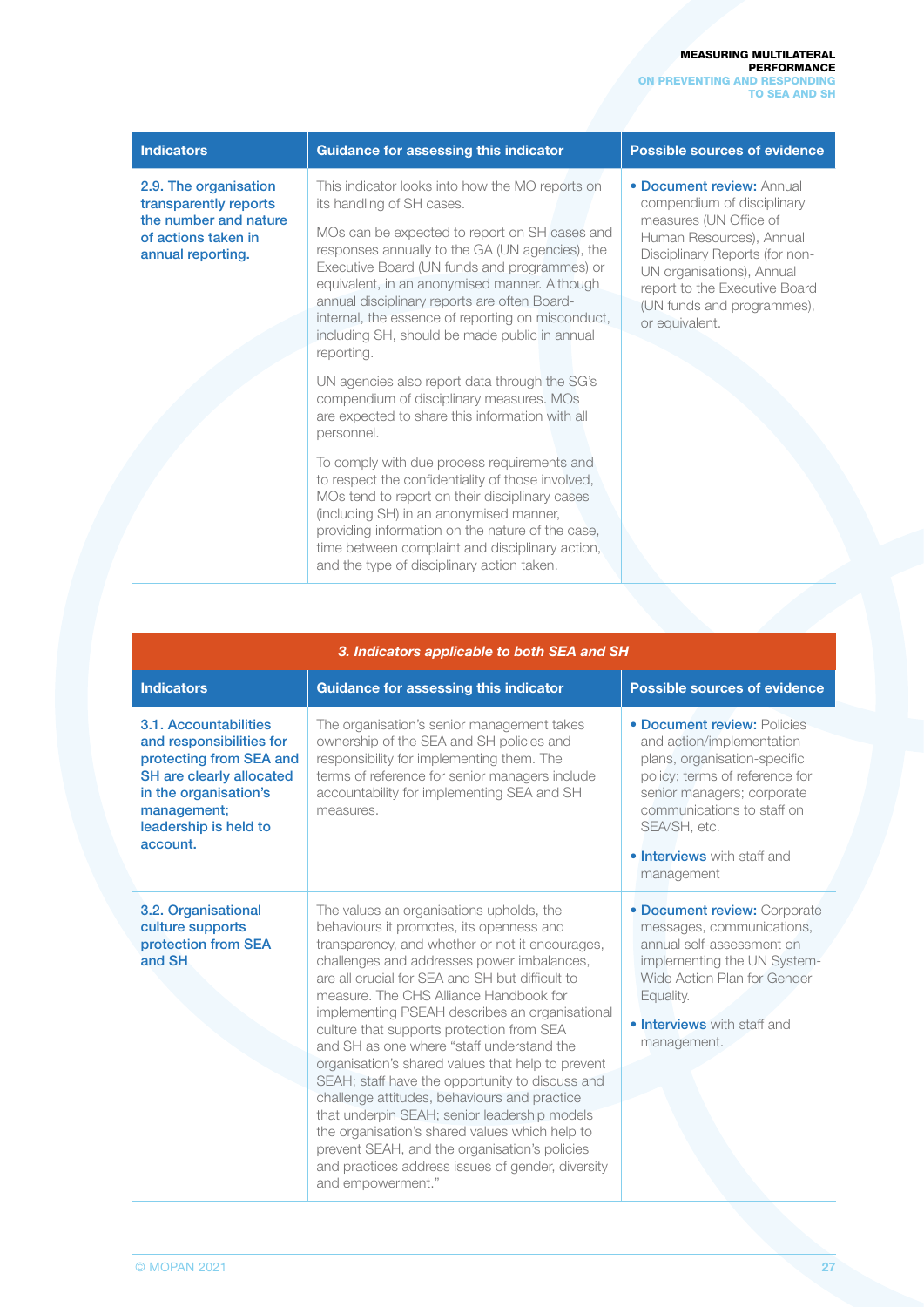| <b>Indicators</b>                                                                                                                                     | <b>Guidance for assessing this indicator</b>                                                                                                                                                                                                                                                                                                                                                                                                                                                                                                                                                                                                         | <b>Possible sources of evidence</b>                                                                                                                                                                                                                                                                                                                                                                                                                                                                                        |
|-------------------------------------------------------------------------------------------------------------------------------------------------------|------------------------------------------------------------------------------------------------------------------------------------------------------------------------------------------------------------------------------------------------------------------------------------------------------------------------------------------------------------------------------------------------------------------------------------------------------------------------------------------------------------------------------------------------------------------------------------------------------------------------------------------------------|----------------------------------------------------------------------------------------------------------------------------------------------------------------------------------------------------------------------------------------------------------------------------------------------------------------------------------------------------------------------------------------------------------------------------------------------------------------------------------------------------------------------------|
| 3.3. Policies and<br>measures are in place<br>and are being applied to<br>protect whistle-blowers<br>and individuals who<br>report, from retaliation. | Organisations should have a policy in place that<br>protects whistle-blowers and other individuals<br>who report allegations of SEA or SH, from<br>retaliation. Assessments should look into<br>evidence and reporting that this protection policy<br>is being applied, specifically in relation to SEA<br>and SH.                                                                                                                                                                                                                                                                                                                                   | · Document review (or<br>establish in interviews if<br>needed).<br>• Headquarters and field<br>interviews/surveys: Do staff<br>trust these policies/protection<br>mechanisms? Interviews with<br>whistle-blowers: how have<br>they been protected against<br>retaliation? Independent<br>staff surveys: does staff feel<br>protected against retaliation if<br>they disclose SEAH cases?                                                                                                                                   |
| 3.4. The organisation<br>prevents the hiring<br>of candidates with a<br>history of prohibited<br>conduct.                                             | The organisation undertakes reference checks<br>of external candidates during recruitment to<br>ensure that individuals with a documented<br>history of sexual misconduct are not appointed<br>or engaged. It also feeds any information about<br>(alleged) offenders into existing candidate<br>screening applications such as ClearCheck, a<br>centralised job candidate-screening application<br>by the UN-CEB that captures information on<br>offenders and alleged offenders, or the Inter-<br>Agency Misconduct Disclosure Scheme by the<br>Steering Committee for Humanitarian Response<br>(for MOs outside the CEB), or similar initiatives. | • Document review:<br>Documentary evidence on the<br>use of candidate screening<br>applications can be found in<br>annual reports to the Executive<br>Board/GA or equivalent and<br>in annual disciplinary reports<br>(usually internal) if available.<br><b>Regarding ClearCheck</b><br>implementation: the list of<br>participating MOs is included<br>in the Fact sheet on the SG's<br>initiatives to prevent and<br>respond to SEA Section II:<br>Transparency, accountability<br>and ending impunity, item no.<br>10. |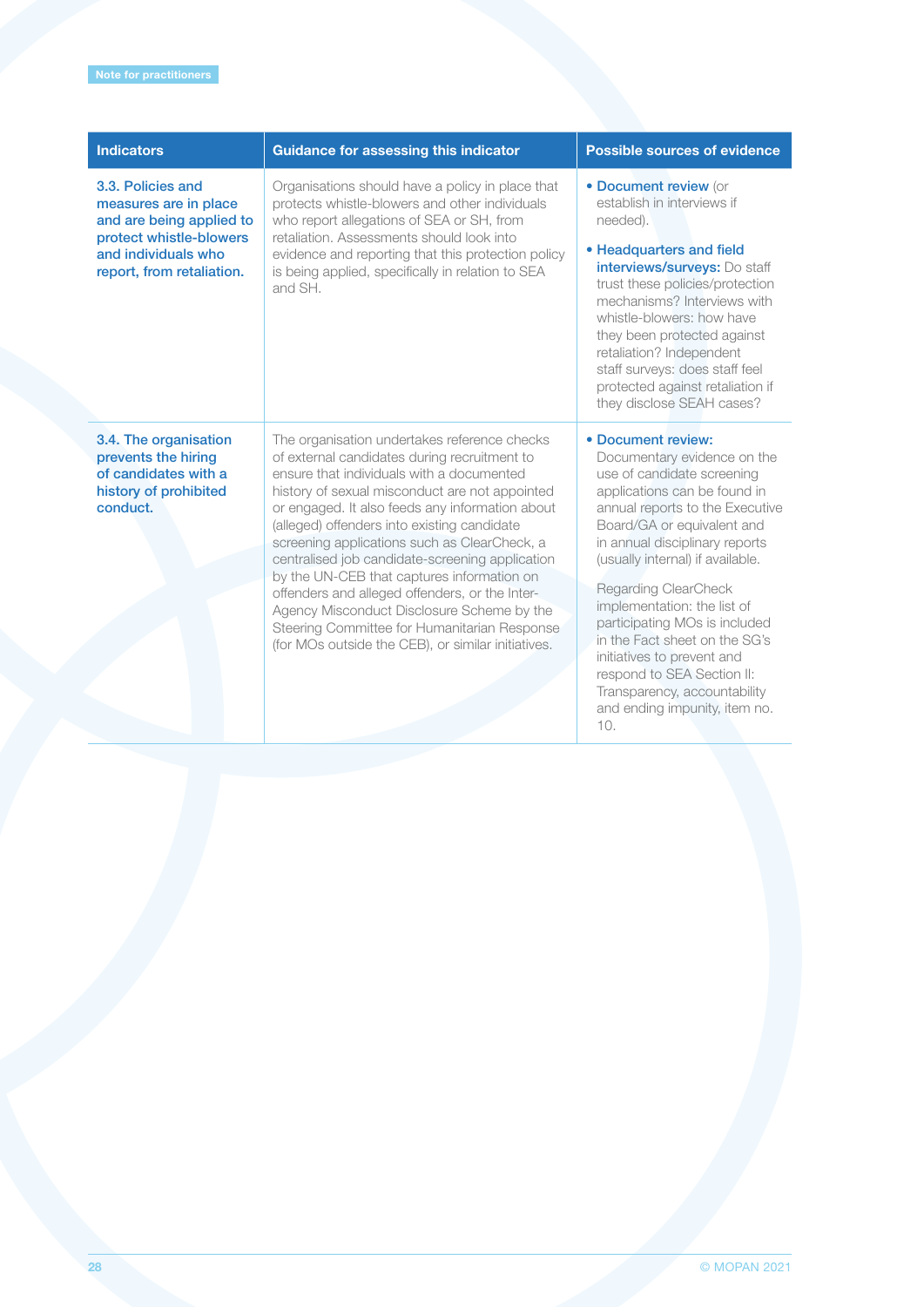